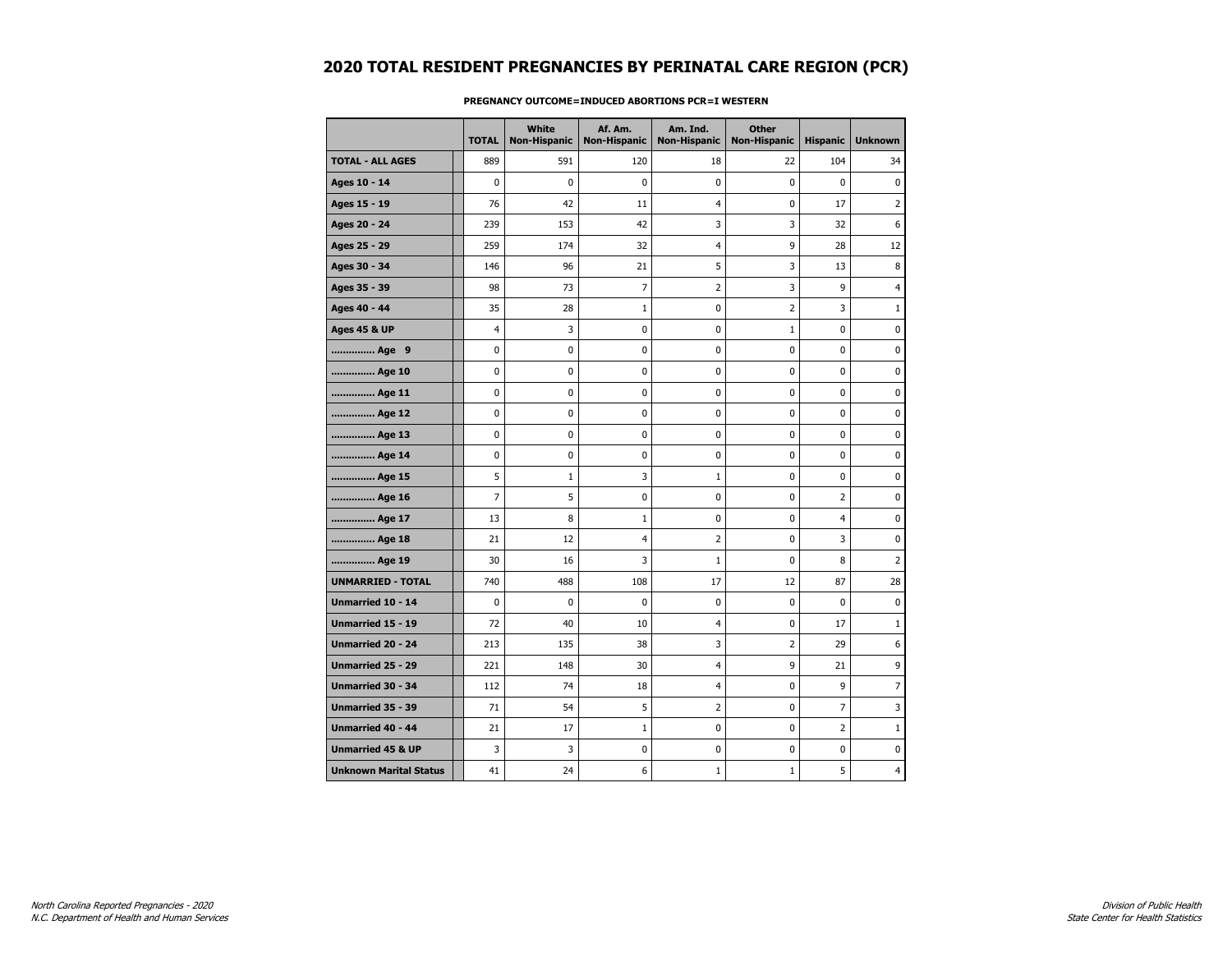|                               | <b>TOTAL</b> | White<br><b>Non-Hispanic</b> | Af. Am.<br><b>Non-Hispanic</b> | Am. Ind.<br><b>Non-Hispanic</b> | <b>Other</b><br><b>Non-Hispanic</b> | <b>Hispanic</b> | <b>Unknown</b> |
|-------------------------------|--------------|------------------------------|--------------------------------|---------------------------------|-------------------------------------|-----------------|----------------|
| <b>TOTAL - ALL AGES</b>       | 4,875        | 1,524                        | 2,353                          | 32                              | 123                                 | 594             | 249            |
| Ages 10 - 14                  | 8            | 3                            | $\overline{4}$                 | $\mathbf 0$                     | 0                                   | $\mathbf{1}$    | $\mathbf 0$    |
| Ages 15 - 19                  | 364          | 105                          | 139                            | 4                               | 5                                   | 84              | 27             |
| Ages 20 - 24                  | 1,477        | 458                          | 727                            | 8                               | 21                                  | 190             | 73             |
| Ages 25 - 29                  | 1,371        | 412                          | 711                            | 9                               | 25                                  | 151             | 63             |
| Ages 30 - 34                  | 888          | 278                          | 438                            | $\overline{4}$                  | 32                                  | 96              | 40             |
| Ages 35 - 39                  | 435          | 145                          | 201                            | 7                               | 23                                  | 37              | 22             |
| Ages 40 - 44                  | 119          | 43                           | 48                             | 0                               | 6                                   | 13              | 9              |
| <b>Ages 45 &amp; UP</b>       | 11           | $\overline{4}$               | $\overline{4}$                 | 0                               | $\overline{2}$                      | 0               | $\mathbf{1}$   |
| Age 9                         | $\pmb{0}$    | 0                            | 0                              | 0                               | 0                                   | 0               | 0              |
| Age 10                        | 0            | 0                            | 0                              | 0                               | 0                                   | 0               | 0              |
| Age 11                        | 0            | 0                            | 0                              | 0                               | 0                                   | 0               | 0              |
| Age 12                        | 0            | 0                            | $\mathbf 0$                    | $\mathbf 0$                     | 0                                   | 0               | $\mathbf 0$    |
| Age 13                        | $\mathbf 1$  | $1\,$                        | 0                              | 0                               | 0                                   | 0               | 0              |
| Age 14                        | 7            | 2                            | 4                              | 0                               | 0                                   | $\mathbf{1}$    | 0              |
| Age 15                        | 13           | 9                            | $\mathbf{1}$                   | 0                               | 0                                   | $\overline{2}$  | $\mathbf{1}$   |
| Age 16                        | 28           | 5                            | 14                             | $\mathbf{1}$                    | $\mathbf{1}$                        | 5               | $\overline{2}$ |
| Age 17                        | 41           | 10                           | 15                             | $\mathbf{1}$                    | $1\,$                               | 10              | 4              |
| Age 18                        | 116          | 36                           | 42                             | $\overline{2}$                  | 0                                   | 30              | 6              |
| Age 19                        | 166          | 45                           | 67                             | 0                               | 3                                   | 37              | 14             |
| <b>UNMARRIED - TOTAL</b>      | 3,999        | 1,165                        | 2,088                          | 30                              | 64                                  | 455             | 197            |
| Unmarried 10 - 14             | 8            | 3                            | $\overline{4}$                 | 0                               | 0                                   | $\mathbf 1$     | $\mathbf 0$    |
| <b>Unmarried 15 - 19</b>      | 346          | 100                          | 134                            | 4                               | 5                                   | 79              | 24             |
| <b>Unmarried 20 - 24</b>      | 1,335        | 406                          | 672                            | 7                               | 20                                  | 165             | 65             |
| <b>Unmarried 25 - 29</b>      | 1,143        | 321                          | 635                            | 8                               | 15                                  | 108             | 56             |
| <b>Unmarried 30 - 34</b>      | 664          | 171                          | 384                            | 4                               | 13                                  | 66              | 26             |
| <b>Unmarried 35 - 39</b>      | 284          | 87                           | 155                            | $\overline{7}$                  | 3                                   | 18              | 14             |
| <b>Unmarried 40 - 44</b>      | 70           | 20                           | 35                             | $\mathbf 0$                     | 3                                   | 5               | $\overline{7}$ |
| <b>Unmarried 45 &amp; UP</b>  | 9            | 3                            | 3                              | 0                               | 2                                   | 0               | $\mathbf{1}$   |
| <b>Unknown Marital Status</b> | 281          | 74                           | 134                            | $\mathbf{1}$                    | 8                                   | 32              | 32             |

### **PREGNANCY OUTCOME=INDUCED ABORTIONS PCR=II NORTHWESTERN**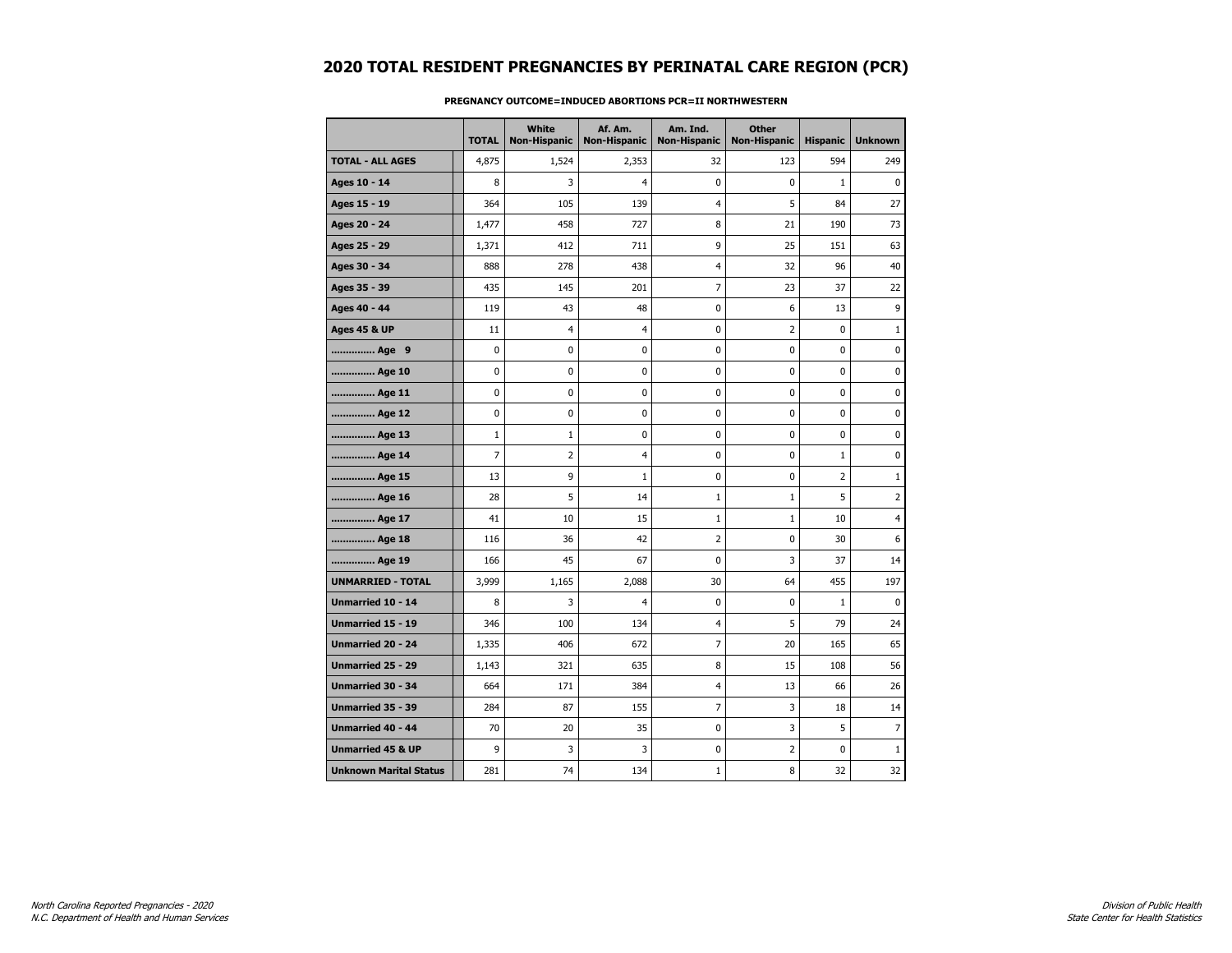|                               | <b>TOTAL</b> | White<br><b>Non-Hispanic</b> | Af. Am.<br><b>Non-Hispanic</b> | Am. Ind.<br><b>Non-Hispanic</b> | <b>Other</b><br><b>Non-Hispanic</b> | <b>Hispanic</b> | <b>Unknown</b> |
|-------------------------------|--------------|------------------------------|--------------------------------|---------------------------------|-------------------------------------|-----------------|----------------|
| <b>TOTAL - ALL AGES</b>       | 6,180        | 1,289                        | 3,279                          | 28                              | 258                                 | 993             | 333            |
| Ages 10 - 14                  | 9            | $\mathbf{1}$                 | $\overline{4}$                 | $\mathbf 0$                     | $\mathbf 0$                         | 3               | $\mathbf{1}$   |
| Ages 15 - 19                  | 453          | 79                           | 225                            | 0                               | 9                                   | 107             | 33             |
| Ages 20 - 24                  | 1,566        | 323                          | 813                            | 4                               | 38                                  | 294             | 94             |
| Ages 25 - 29                  | 1,880        | 379                          | 1,067                          | 10                              | 68                                  | 259             | 97             |
| Ages 30 - 34                  | 1,290        | 265                          | 697                            | 9                               | 71                                  | 193             | 55             |
| Ages 35 - 39                  | 633          | 147                          | 316                            | 3                               | 50                                  | 91              | 26             |
| Ages 40 - 44                  | 176          | 48                           | 75                             | $\mathbf{1}$                    | 13                                  | 27              | 12             |
| <b>Ages 45 &amp; UP</b>       | 13           | 2                            | 5                              | 0                               | $\mathbf{1}$                        | $\mathbf{1}$    | $\overline{4}$ |
| Age 9                         | 0            | 0                            | $\pmb{0}$                      | 0                               | 0                                   | 0               | 0              |
| Age 10                        | 0            | 0                            | 0                              | 0                               | 0                                   | 0               | 0              |
| Age 11                        | 0            | 0                            | 0                              | 0                               | 0                                   | $\mathbf 0$     | 0              |
| Age 12                        | $\mathbf 1$  | 0                            | 0                              | 0                               | 0                                   | $\mathbf{1}$    | $\mathbf 0$    |
| Age 13                        | $\mathbf 1$  | 0                            | 1                              | 0                               | $\bf{0}$                            | 0               | 0              |
| Age 14                        | 7            | $\mathbf{1}$                 | 3                              | 0                               | 0                                   | $\overline{2}$  | $\mathbf{1}$   |
| Age 15                        | 23           | 2                            | 9                              | 0                               | $\mathbf 0$                         | 11              | $\mathbf{1}$   |
| Age 16                        | 39           | $\overline{2}$               | 26                             | 0                               | $\mathbf 1$                         | 4               | 6              |
| Age 17                        | 55           | 11                           | 35                             | 0                               | $\mathbf 1$                         | 6               | $\overline{2}$ |
| Age 18                        | 143          | 30                           | 65                             | 0                               | 2                                   | 35              | 11             |
| Age 19                        | 193          | 34                           | 90                             | 0                               | 5                                   | 51              | 13             |
| <b>UNMARRIED - TOTAL</b>      | 4,954        | 993                          | 2,790                          | 17                              | 115                                 | 783             | 256            |
| Unmarried 10 - 14             | 6            | 0                            | 3                              | 0                               | $\mathbf 0$                         | $\overline{2}$  | $1\,$          |
| <b>Unmarried 15 - 19</b>      | 425          | 72                           | 216                            | 0                               | 8                                   | 101             | 28             |
| <b>Unmarried 20 - 24</b>      | 1,409        | 288                          | 740                            | 4                               | 32                                  | 262             | 83             |
| <b>Unmarried 25 - 29</b>      | 1,534        | 307                          | 914                            | 7                               | 35                                  | 197             | 74             |
| <b>Unmarried 30 - 34</b>      | 953          | 186                          | 559                            | 4                               | 26                                  | 137             | 41             |
| Unmarried 35 - 39             | 424          | 90                           | 246                            | $\mathbf{1}$                    | 9                                   | 59              | 19             |
| <b>Unmarried 40 - 44</b>      | 95           | 21                           | 54                             | 0                               | 3                                   | 13              | $\overline{4}$ |
| <b>Unmarried 45 &amp; UP</b>  | 8            | $\overline{2}$               | 2                              | 0                               | 0                                   | $\mathbf{1}$    | 3              |
| <b>Unknown Marital Status</b> | 489          | 76                           | 276                            | 5                               | 9                                   | 74              | 49             |

### **PREGNANCY OUTCOME=INDUCED ABORTIONS PCR=III SOUTHWESTERN**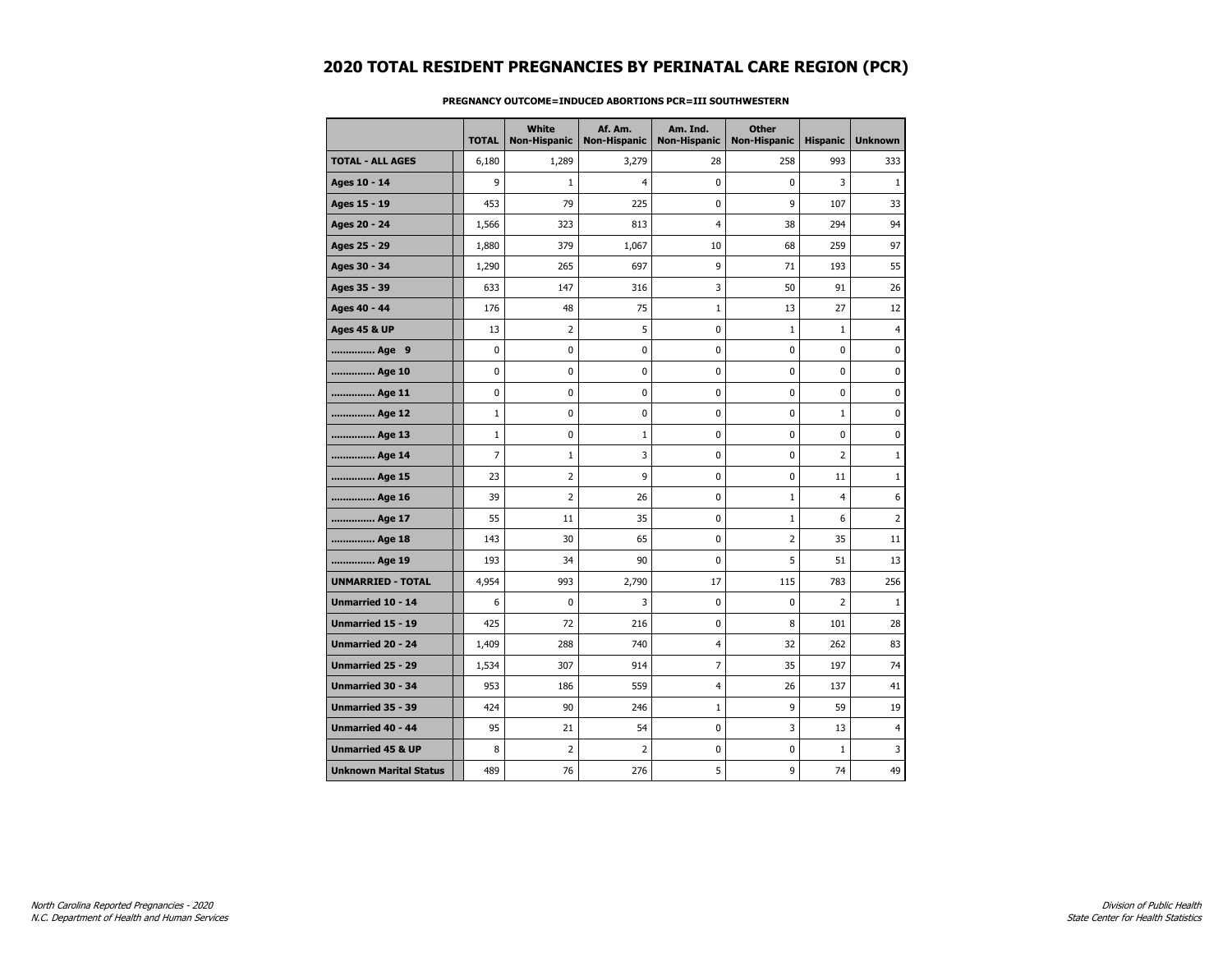|                               | <b>TOTAL</b> | White<br><b>Non-Hispanic</b> | Af. Am.<br><b>Non-Hispanic</b> | Am. Ind.<br><b>Non-Hispanic</b> | <b>Other</b><br><b>Non-Hispanic</b> | <b>Hispanic</b> | <b>Unknown</b> |
|-------------------------------|--------------|------------------------------|--------------------------------|---------------------------------|-------------------------------------|-----------------|----------------|
| <b>TOTAL - ALL AGES</b>       | 6,202        | 1,549                        | 3,125                          | 41                              | 285                                 | 885             | 317            |
| Ages 10 - 14                  | 14           | $\mathbf{1}$                 | 10                             | $\mathbf{0}$                    | 0                                   | $\mathbf{1}$    | $\overline{2}$ |
| Ages 15 - 19                  | 425          | 99                           | 202                            | $\mathbf{1}$                    | 9                                   | 91              | 23             |
| Ages 20 - 24                  | 1,626        | 394                          | 817                            | 7                               | 39                                  | 260             | 109            |
| Ages 25 - 29                  | 1,758        | 425                          | 942                            | 17                              | 49                                  | 242             | 83             |
| Ages 30 - 34                  | 1,235        | 294                          | 658                            | 8                               | 78                                  | 139             | 58             |
| Ages 35 - 39                  | 747          | 216                          | 334                            | $\overline{7}$                  | 72                                  | 92              | 26             |
| Ages 40 - 44                  | 221          | 80                           | 81                             | 1                               | 20                                  | 31              | 8              |
| <b>Ages 45 &amp; UP</b>       | 17           | 5                            | 8                              | 0                               | 4                                   | $\mathbf 0$     | $\mathbf 0$    |
| Age 9                         | 0            | 0                            | 0                              | 0                               | 0                                   | 0               | 0              |
| Age 10                        | $\mathbf 0$  | 0                            | 0                              | 0                               | 0                                   | 0               | $\mathbf 0$    |
| Age 11                        | 0            | 0                            | 0                              | 0                               | 0                                   | 0               | $\pmb{0}$      |
| Age 12                        | 0            | 0                            | 0                              | 0                               | 0                                   | 0               | 0              |
| Age 13                        | 3            | 0                            | 3                              | 0                               | 0                                   | 0               | 0              |
| Age 14                        | 11           | $\mathbf{1}$                 | 7                              | 0                               | 0                                   | $\mathbf{1}$    | $\overline{2}$ |
| Age 15                        | 11           | 3                            | $\overline{7}$                 | 0                               | 0                                   | $\mathbf{1}$    | $\pmb{0}$      |
| Age 16                        | 37           | 11                           | 19                             | 0                               | $1\,$                               | 5               | $\mathbf{1}$   |
| Age 17                        | 49           | 13                           | 25                             | 0                               | 1                                   | 7               | 3              |
| Age 18                        | 132          | 32                           | 58                             | $\mathbf 0$                     | $\overline{2}$                      | 32              | 8              |
| Age 19                        | 196          | 40                           | 93                             | $\mathbf{1}$                    | 5                                   | 46              | 11             |
| <b>UNMARRIED - TOTAL</b>      | 4,941        | 1,175                        | 2,695                          | 37                              | 100                                 | 692             | 242            |
| Unmarried 10 - 14             | 11           | $\mathbf{1}$                 | 7                              | 0                               | 0                                   | $\mathbf{1}$    | 2              |
| Unmarried 15 - 19             | 401          | 95                           | 193                            | 1                               | 9                                   | 84              | 19             |
| <b>Unmarried 20 - 24</b>      | 1,463        | 352                          | 749                            | $\overline{7}$                  | 31                                  | 230             | 94             |
| <b>Unmarried 25 - 29</b>      | 1,465        | 345                          | 836                            | 16                              | 19                                  | 186             | 63             |
| <b>Unmarried 30 - 34</b>      | 903          | 179                          | 543                            | $\overline{7}$                  | 27                                  | 104             | 43             |
| Unmarried 35 - 39             | 463          | 127                          | 254                            | 5                               | 12                                  | 50              | 15             |
| <b>Unmarried 40 - 44</b>      | 120          | 46                           | 50                             | $\mathbf{1}$                    | 0                                   | 19              | $\overline{4}$ |
| <b>Unmarried 45 &amp; UP</b>  | 13           | 4                            | 8                              | 0                               | $\mathbf{1}$                        | 0               | 0              |
| <b>Unknown Marital Status</b> | 375          | 69                           | 197                            | $\mathbf{1}$                    | 8                                   | 55              | 45             |

### **PREGNANCY OUTCOME=INDUCED ABORTIONS PCR=IV NORTHEASTERN**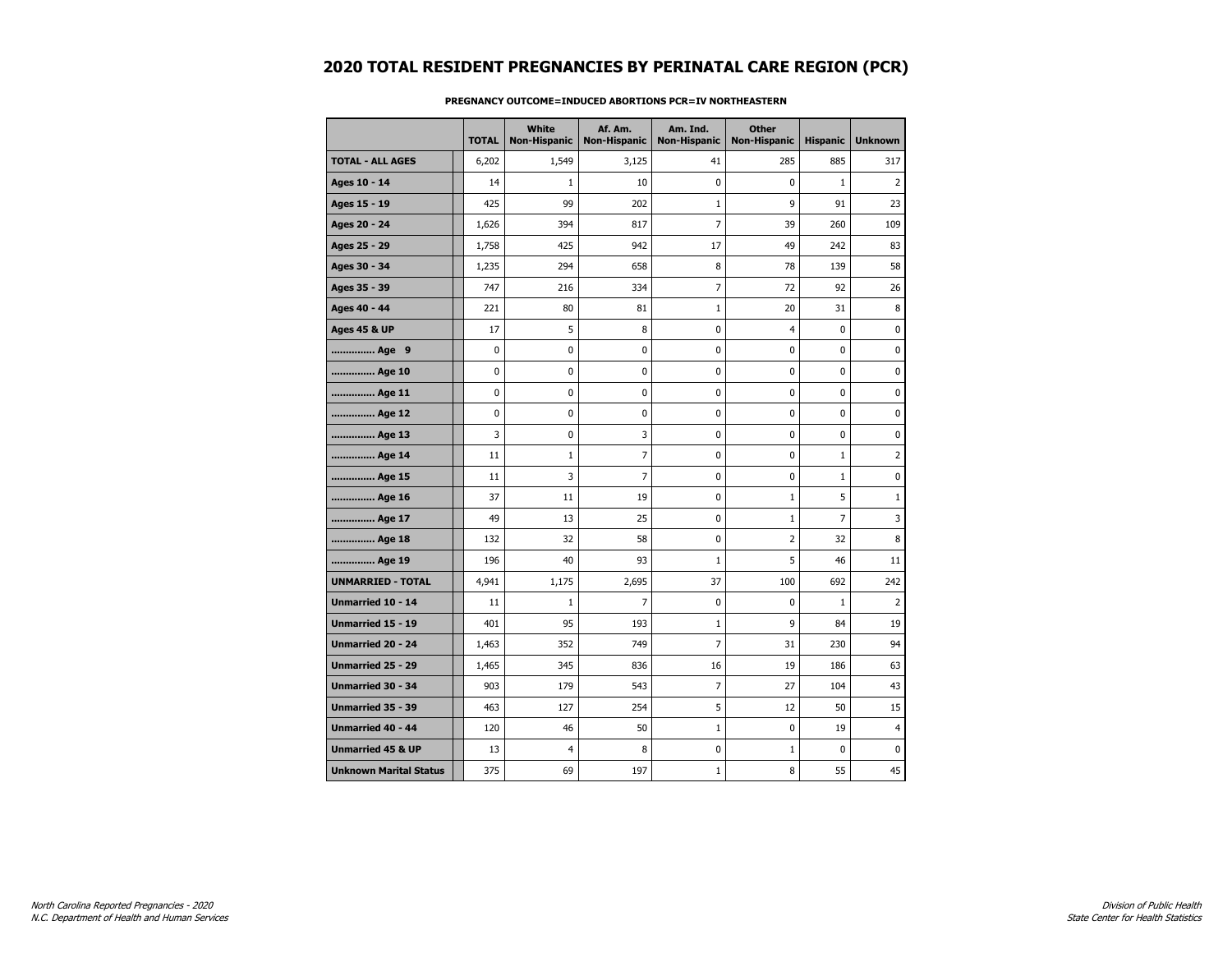|                               | <b>TOTAL</b>   | White<br><b>Non-Hispanic</b> | Af. Am.<br><b>Non-Hispanic</b> | Am. Ind.<br><b>Non-Hispanic</b> | <b>Other</b><br><b>Non-Hispanic</b> | <b>Hispanic</b> | <b>Unknown</b> |
|-------------------------------|----------------|------------------------------|--------------------------------|---------------------------------|-------------------------------------|-----------------|----------------|
| <b>TOTAL - ALL AGES</b>       | 3,518          | 1,093                        | 1,593                          | 131                             | 68                                  | 387             | 246            |
| Ages 10 - 14                  | $\overline{2}$ | $\mathbf 0$                  | $\overline{2}$                 | 0                               | 0                                   | 0               | $\mathbf 0$    |
| Ages 15 - 19                  | 264            | 73                           | 112                            | 12                              | $\overline{4}$                      | 42              | 21             |
| Ages 20 - 24                  | 979            | 358                          | 393                            | 33                              | 15                                  | 123             | 57             |
| Ages 25 - 29                  | 1,063          | 265                          | 561                            | 43                              | 19                                  | 95              | 80             |
| Ages 30 - 34                  | 677            | 189                          | 335                            | 28                              | 13                                  | 66              | 46             |
| Ages 35 - 39                  | 347            | 139                          | 130                            | 11                              | 14                                  | 37              | 16             |
| Ages 40 - 44                  | 91             | 43                           | 28                             | 2                               | $\overline{2}$                      | 12              | 4              |
| <b>Ages 45 &amp; UP</b>       | 6              | 3                            | 2                              | $\mathbf 1$                     | 0                                   | 0               | $\mathbf 0$    |
| Age 9                         | 0              | 0                            | $\pmb{0}$                      | 0                               | 0                                   | 0               | $\pmb{0}$      |
| Age 10                        | 0              | 0                            | 0                              | 0                               | 0                                   | 0               | 0              |
| Age 11                        | 0              | 0                            | 0                              | 0                               | 0                                   | 0               | 0              |
| Age 12                        | 0              | $\mathbf 0$                  | 0                              | 0                               | 0                                   | 0               | $\mathbf 0$    |
| Age 13                        | $\mathbf 1$    | 0                            | 1                              | 0                               | 0                                   | 0               | 0              |
| Age 14                        | $\mathbf{1}$   | 0                            | $\mathbf{1}$                   | 0                               | 0                                   | 0               | 0              |
| Age 15                        | 10             | $\mathbf 0$                  | 6                              | 2                               | 0                                   | $\overline{2}$  | $\mathbf 0$    |
| Age 16                        | 16             | $\overline{2}$               | 9                              | 0                               | 0                                   | 5               | $\mathbf 0$    |
| Age 17                        | 36             | 12                           | 12                             | 3                               | $1\,$                               | 5               | 3              |
| Age 18                        | 76             | 23                           | 33                             | 3                               | $\mathbf 1$                         | 9               | $\overline{7}$ |
| Age 19                        | 126            | 36                           | 52                             | $\overline{4}$                  | 2                                   | 21              | 11             |
| <b>UNMARRIED - TOTAL</b>      | 2,581          | 781                          | 1,252                          | 106                             | 41                                  | 264             | 137            |
| Unmarried 10 - 14             | 2              | $\mathbf 0$                  | $\overline{2}$                 | 0                               | 0                                   | 0               | $\mathbf 0$    |
| Unmarried 15 - 19             | 242            | 67                           | 104                            | 12                              | 4                                   | 40              | 15             |
| <b>Unmarried 20 - 24</b>      | 787            | 281                          | 337                            | 28                              | 13                                  | 91              | 37             |
| Unmarried 25 - 29             | 780            | 199                          | 431                            | 37                              | 8                                   | 60              | 45             |
| Unmarried 30 - 34             | 448            | 115                          | 244                            | 18                              | 8                                   | 39              | 24             |
| Unmarried 35 - 39             | 212            | 77                           | 95                             | 9                               | 5                                   | 19              | $\overline{7}$ |
| <b>Unmarried 40 - 44</b>      | 56             | 26                           | 18                             | $\mathbf{1}$                    | $\overline{2}$                      | 8               | $\mathbf{1}$   |
| <b>Unmarried 45 &amp; UP</b>  | $\overline{2}$ | $1\,$                        | $\mathbf{1}$                   | 0                               | 0                                   | 0               | $\mathbf 0$    |
| <b>Unknown Marital Status</b> | 352            | 65                           | 160                            | 11                              | 7                                   | 38              | 71             |

### **PREGNANCY OUTCOME=INDUCED ABORTIONS PCR=V SOUTHEASTERN**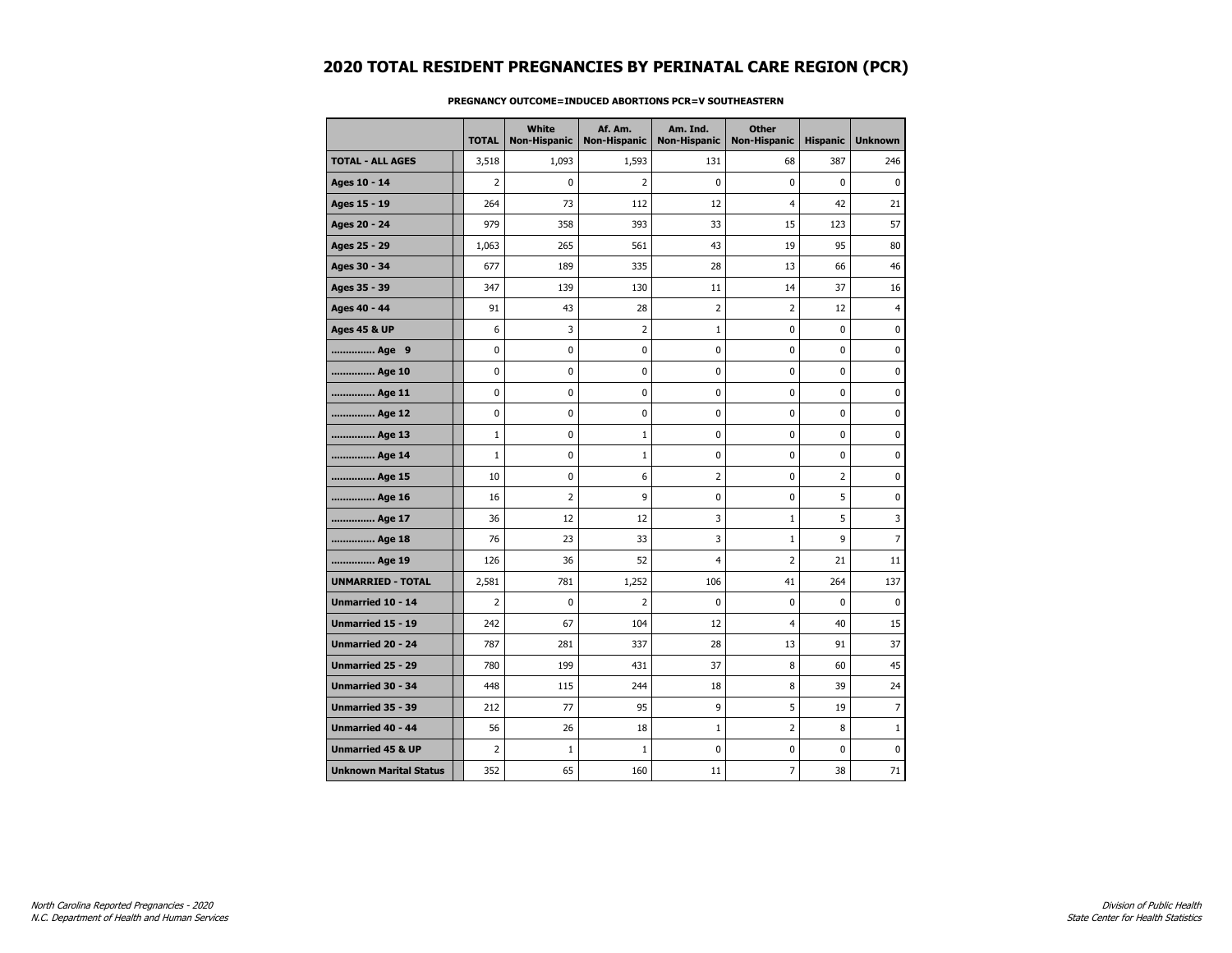|                               | <b>TOTAL</b> | <b>White</b><br><b>Non-Hispanic</b> | Af. Am.<br><b>Non-Hispanic</b> | Am. Ind.<br><b>Non-Hispanic</b> | <b>Other</b><br><b>Non-Hispanic</b> | <b>Hispanic</b> | <b>Unknown</b> |
|-------------------------------|--------------|-------------------------------------|--------------------------------|---------------------------------|-------------------------------------|-----------------|----------------|
| <b>TOTAL - ALL AGES</b>       | 3,128        | 876                                 | 1,757                          | 22                              | 44                                  | 297             | 132            |
| Ages 10 - 14                  | 10           | 0                                   | 8                              | $\mathbf 0$                     | 0                                   | $\mathbf{1}$    | $\mathbf{1}$   |
| Ages 15 - 19                  | 262          | 74                                  | 140                            | $\mathbf{1}$                    | 3                                   | 35              | 9              |
| Ages 20 - 24                  | 951          | 287                                 | 479                            | 10                              | 11                                  | 120             | 44             |
| Ages 25 - 29                  | 902          | 233                                 | 557                            | 5                               | 7                                   | 66              | 34             |
| Ages 30 - 34                  | 592          | 159                                 | 345                            | 3                               | 10                                  | 51              | 24             |
| Ages 35 - 39                  | 257          | 80                                  | 141                            | 3                               | 6                                   | 17              | 10             |
| Ages 40 - 44                  | 76           | 29                                  | 34                             | $\pmb{0}$                       | 5                                   | 5               | 3              |
| <b>Ages 45 &amp; UP</b>       | 3            | $\mathbf{1}$                        | $\mathbf{1}$                   | 0                               | 1                                   | 0               | 0              |
| Age 9                         | 0            | 0                                   | 0                              | 0                               | 0                                   | 0               | 0              |
| Age 10                        | 0            | 0                                   | 0                              | $\mathbf 0$                     | 0                                   | $\mathbf 0$     | 0              |
| Age 11                        | 0            | 0                                   | 0                              | 0                               | 0                                   | 0               | 0              |
| Age 12                        | $\mathbf{1}$ | 0                                   | $\mathbf{1}$                   | 0                               | 0                                   | 0               | 0              |
| Age 13                        | 3            | 0                                   | $\overline{2}$                 | 0                               | 0                                   | $\mathbf 0$     | $\mathbf{1}$   |
| Age 14                        | 6            | 0                                   | 5                              | 0                               | 0                                   | $\mathbf{1}$    | 0              |
| Age 15                        | 15           | $\mathbf 1$                         | 14                             | 0                               | 0                                   | 0               | $\pmb{0}$      |
| Age 16                        | 24           | 9                                   | 12                             | $\mathbf 1$                     | 0                                   | $\mathbf{1}$    | $1\,$          |
| Age 17                        | 36           | 7                                   | 22                             | 0                               | 1                                   | 4               | $\overline{2}$ |
| Age 18                        | 72           | 21                                  | 36                             | $\mathbf 0$                     | 1                                   | 11              | 3              |
| Age 19                        | 115          | 36                                  | 56                             | $\mathbf 0$                     | $\mathbf{1}$                        | 19              | 3              |
| <b>UNMARRIED - TOTAL</b>      | 2,469        | 635                                 | 1,494                          | 17                              | 22                                  | 208             | 93             |
| Unmarried 10 - 14             | 9            | 0                                   | $\overline{7}$                 | 0                               | 0                                   | $\mathbf{1}$    | 1              |
| <b>Unmarried 15 - 19</b>      | 231          | 66                                  | 128                            | $\mathbf{1}$                    | 3                                   | 28              | 5              |
| <b>Unmarried 20 - 24</b>      | 762          | 214                                 | 421                            | 8                               | $\overline{7}$                      | 78              | 34             |
| <b>Unmarried 25 - 29</b>      | 743          | 176                                 | 480                            | $\overline{4}$                  | 4                                   | 50              | 29             |
| Unmarried 30 - 34             | 438          | 103                                 | 281                            | $\overline{2}$                  | 4                                   | 34              | 14             |
| Unmarried 35 - 39             | 183          | 49                                  | 112                            | $\overline{2}$                  | 2                                   | 11              | $\overline{7}$ |
| <b>Unmarried 40 - 44</b>      | 46           | 19                                  | 21                             | 0                               | $\mathbf{1}$                        | $\overline{4}$  | $\mathbf{1}$   |
| <b>Unmarried 45 &amp; UP</b>  | 2            | 0                                   | $\mathbf{1}$                   | $\pmb{0}$                       | $\mathbf{1}$                        | $\mathbf 0$     | 0              |
| <b>Unknown Marital Status</b> | 229          | 48                                  | 139                            | $\mathbf{1}$                    | 4                                   | 11              | 26             |

### **PREGNANCY OUTCOME=INDUCED ABORTIONS PCR=VI EASTERN**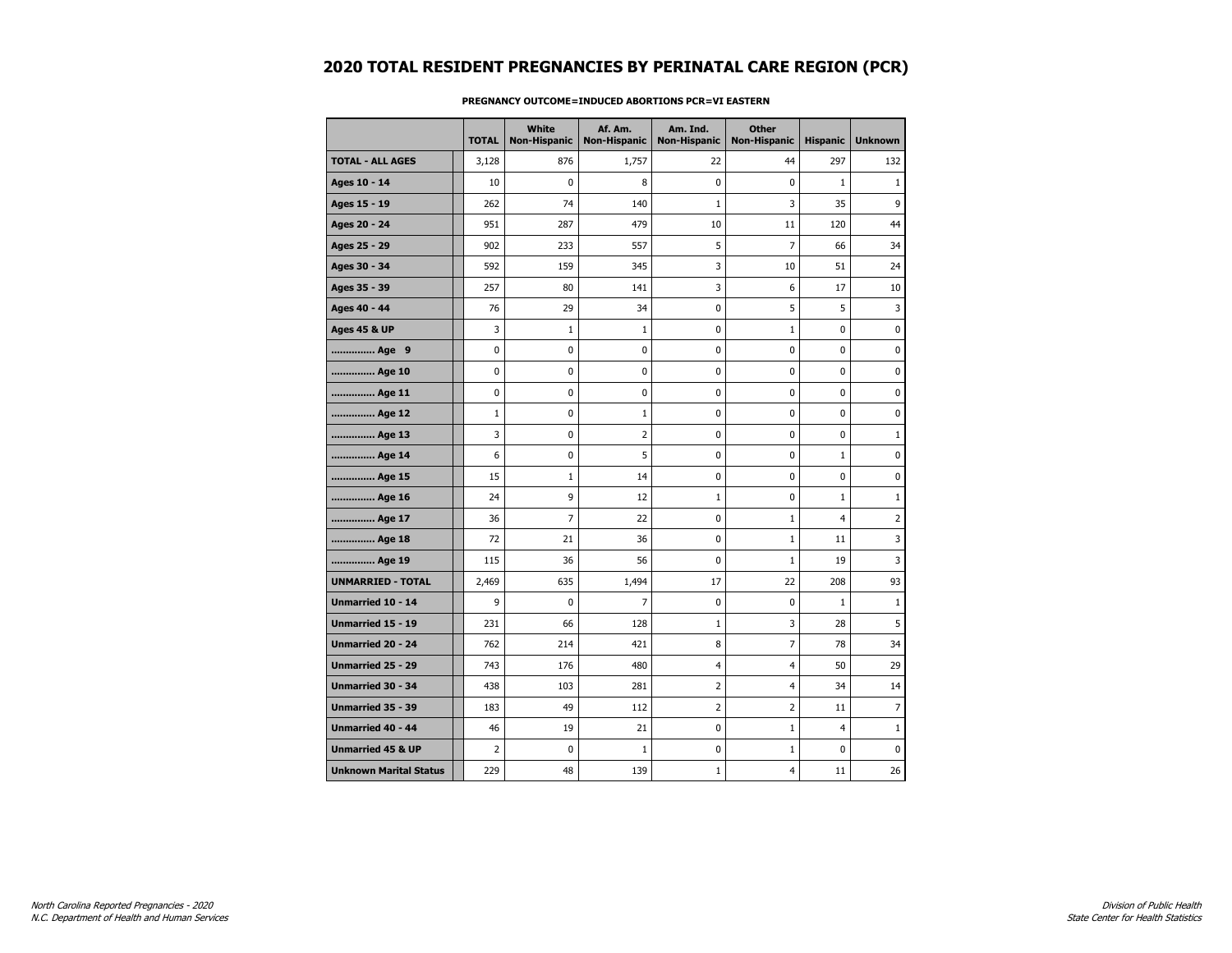|                               | <b>TOTAL</b>   | <b>White</b><br>Non-Hispanic | Af. Am.<br><b>Non-Hispanic</b> | Am. Ind.<br><b>Non-Hispanic</b> | <b>Other</b><br><b>Non-Hispanic</b> | <b>Hispanic</b> | <b>Unknown</b> |
|-------------------------------|----------------|------------------------------|--------------------------------|---------------------------------|-------------------------------------|-----------------|----------------|
| <b>TOTAL - ALL AGES</b>       | 6,897          | 5,451                        | 346                            | 115                             | 123                                 | 862             | 0              |
| Ages 10 - 14                  | $\mathbf{1}$   | 0                            | $\mathbf 0$                    | $\mathbf 0$                     | 0                                   | $\mathbf{1}$    | $\mathbf 0$    |
| Ages 15 - 19                  | 367            | 247                          | 35                             | 6                               | 10                                  | 69              | $\mathbf 0$    |
| Ages 20 - 24                  | 1,525          | 1,186                        | 85                             | 43                              | 14                                  | 197             | 0              |
| Ages 25 - 29                  | 1,991          | 1,586                        | 120                            | 26                              | 30                                  | 229             | 0              |
| Ages 30 - 34                  | 1,821          | 1,514                        | 61                             | 31                              | 38                                  | 177             | $\mathbf 0$    |
| Ages 35 - 39                  | 969            | 757                          | 37                             | 8                               | 25                                  | 142             | 0              |
| Ages 40 - 44                  | 206            | 147                          | 8                              | $\mathbf{1}$                    | 6                                   | 44              | $\mathbf 0$    |
| Ages 45 & UP                  | 17             | 14                           | $\mathbf 0$                    | 0                               | 0                                   | 3               | $\pmb{0}$      |
| Age 9                         | 0              | 0                            | 0                              | 0                               | 0                                   | 0               | 0              |
| Age 10                        | 0              | 0                            | 0                              | 0                               | 0                                   | 0               | 0              |
| Age 11                        | 0              | 0                            | 0                              | 0                               | 0                                   | 0               | $\mathbf 0$    |
| Age 12                        | 0              | 0                            | $\mathbf 0$                    | $\mathbf 0$                     | 0                                   | 0               | $\mathbf 0$    |
| Age 13                        | 0              | 0                            | 0                              | 0                               | 0                                   | 0               | 0              |
| Age 14                        | $\mathbf{1}$   | 0                            | 0                              | 0                               | 0                                   | $\mathbf{1}$    | 0              |
| Age 15                        | 9              | 8                            | 0                              | $\mathbf 0$                     | 0                                   | $\mathbf 1$     | $\mathbf 0$    |
| Age 16                        | 23             | 14                           | 5                              | 0                               | 0                                   | 4               | $\mathbf 0$    |
| Age 17                        | 35             | 29                           | $\mathbf{1}$                   | $\mathbf{1}$                    | 0                                   | 4               | $\mathbf 0$    |
| Age 18                        | 100            | 60                           | 11                             | $\overline{2}$                  | $\overline{4}$                      | 23              | $\pmb{0}$      |
| Age 19                        | 200            | 136                          | 18                             | 3                               | 6                                   | 37              | 0              |
| <b>UNMARRIED - TOTAL</b>      | 2,687          | 1,882                        | 274                            | 72                              | 34                                  | 425             | 0              |
| Unmarried 10 - 14             | $\mathbf{1}$   | 0                            | $\mathbf 0$                    | $\mathbf 0$                     | 0                                   | $\mathbf{1}$    | $\mathbf 0$    |
| <b>Unmarried 15 - 19</b>      | 320            | 216                          | 31                             | 5                               | 9                                   | 59              | $\mathbf 0$    |
| <b>Unmarried 20 - 24</b>      | 920            | 673                          | 79                             | 30                              | 8                                   | 130             | $\pmb{0}$      |
| Unmarried 25 - 29             | 721            | 500                          | 101                            | 18                              | 6                                   | 96              | 0              |
| <b>Unmarried 30 - 34</b>      | 445            | 325                          | 41                             | 14                              | 6                                   | 59              | $\mathbf 0$    |
| Unmarried 35 - 39             | 231            | 136                          | 21                             | $\overline{4}$                  | 4                                   | 66              | $\mathbf 0$    |
| <b>Unmarried 40 - 44</b>      | 47             | 30                           | $\mathbf 1$                    | $\mathbf{1}$                    | $1\,$                               | 14              | $\pmb{0}$      |
| <b>Unmarried 45 &amp; UP</b>  | $\overline{2}$ | $\overline{2}$               | 0                              | 0                               | 0                                   | 0               | 0              |
| <b>Unknown Marital Status</b> | 8              | 8                            | 0                              | 0                               | 0                                   | 0               | 0              |

### **PREGNANCY OUTCOME=LIVE BIRTHS PCR=I WESTERN**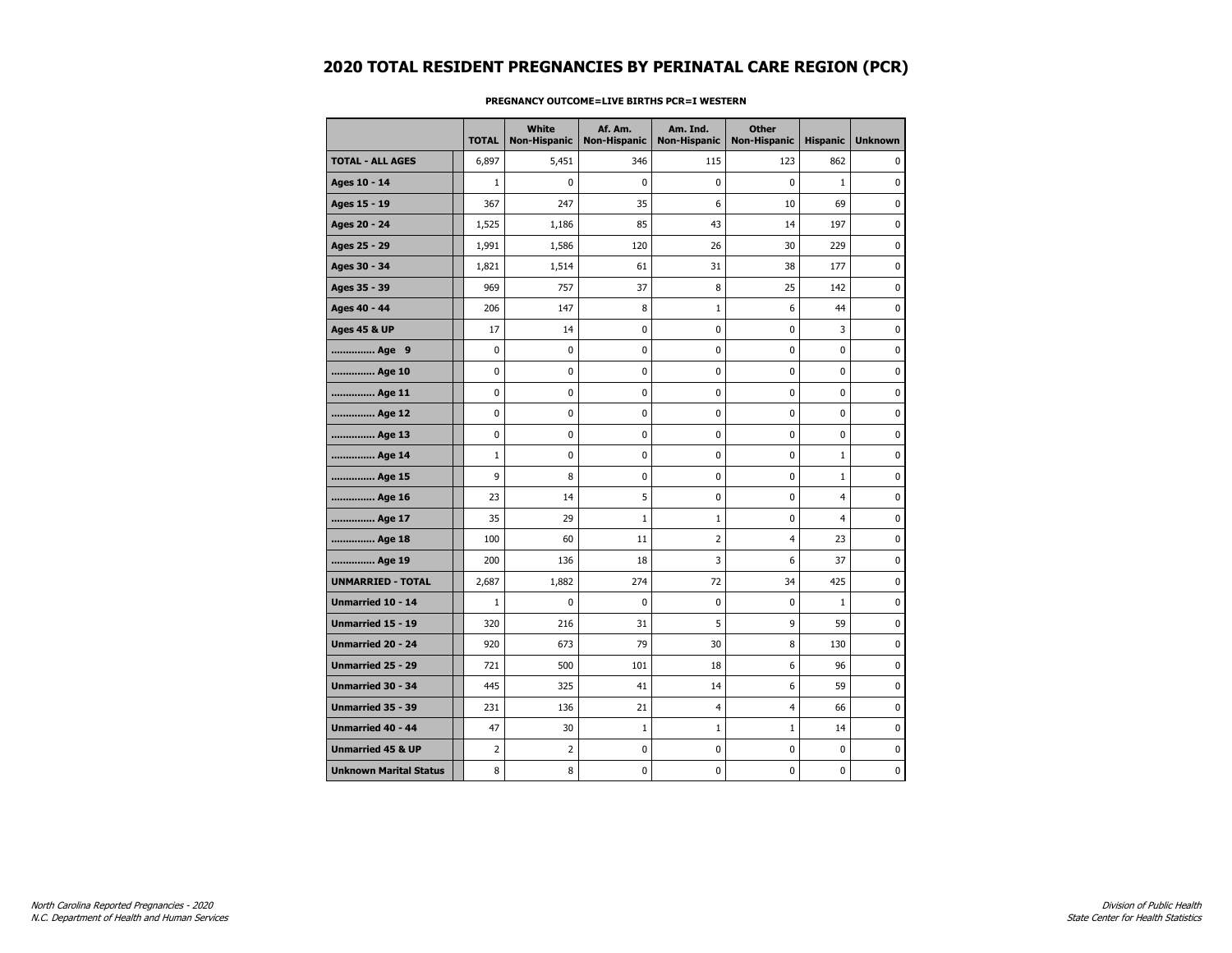|                               | <b>TOTAL</b>   | <b>White</b><br>Non-Hispanic | Af. Am.<br><b>Non-Hispanic</b> | Am. Ind.<br><b>Non-Hispanic</b> | <b>Other</b><br><b>Non-Hispanic</b> | <b>Hispanic</b> | <b>Unknown</b> |
|-------------------------------|----------------|------------------------------|--------------------------------|---------------------------------|-------------------------------------|-----------------|----------------|
| <b>TOTAL - ALL AGES</b>       | 24,699         | 14,324                       | 5,331                          | 74                              | 1,067                               | 3,903           | 0              |
| Ages 10 - 14                  | 8              | $\overline{4}$               | 2                              | $\mathbf 0$                     | $\mathbf{0}$                        | $\overline{2}$  | $\mathbf 0$    |
| Ages 15 - 19                  | 1,318          | 610                          | 356                            | 10                              | 23                                  | 319             | $\mathbf 0$    |
| Ages 20 - 24                  | 5,475          | 2,942                        | 1,399                          | 21                              | 138                                 | 975             | $\mathbf{0}$   |
| Ages 25 - 29                  | 7,667          | 4,591                        | 1,692                          | 18                              | 295                                 | 1,071           | 0              |
| Ages 30 - 34                  | 6,505          | 4,075                        | 1,183                          | 17                              | 373                                 | 857             | $\mathbf 0$    |
| Ages 35 - 39                  | 3,006          | 1,762                        | 546                            | 7                               | 190                                 | 501             | 0              |
| Ages 40 - 44                  | 664            | 319                          | 137                            | $\mathbf 1$                     | 44                                  | 163             | 0              |
| <b>Ages 45 &amp; UP</b>       | 56             | 21                           | 16                             | 0                               | 4                                   | 15              | $\mathbf 0$    |
| Age 9                         | 0              | $\mathbf 0$                  | 0                              | 0                               | $\mathbf 0$                         | $\mathbf 0$     | $\mathbf 0$    |
| Age 10                        | 0              | 0                            | 0                              | 0                               | 0                                   | 0               | 0              |
| Age 11                        | 0              | 0                            | 0                              | 0                               | 0                                   | 0               | 0              |
| Age 12                        | 0              | 0                            | 0                              | 0                               | 0                                   | 0               | 0              |
| Age 13                        | $\mathbf{1}$   | $\mathbf{1}$                 | 0                              | 0                               | 0                                   | $\mathbf 0$     | $\mathbf 0$    |
| Age 14                        | $\overline{7}$ | 3                            | 2                              | 0                               | $\mathbf 0$                         | $\overline{2}$  | 0              |
| Age 15                        | 32             | 14                           | 9                              | 0                               | 2                                   | $\overline{7}$  | 0              |
| Age 16                        | 82             | 29                           | 24                             | $\mathbf 1$                     | $\bf{0}$                            | 28              | $\mathbf 0$    |
| Age 17                        | 177            | 75                           | 43                             | $\mathbf{1}$                    | 4                                   | 54              | 0              |
| Age 18                        | 366            | 159                          | 105                            | 4                               | 5                                   | 93              | 0              |
| Age 19                        | 661            | 333                          | 175                            | $\overline{4}$                  | 12                                  | 137             | $\mathbf 0$    |
| <b>UNMARRIED - TOTAL</b>      | 11,276         | 4,955                        | 3,930                          | 45                              | 294                                 | 2,052           | $\mathbf 0$    |
| Unmarried 10 - 14             | 8              | $\overline{4}$               | 2                              | 0                               | $\mathbf 0$                         | $\overline{2}$  | 0              |
| Unmarried 15 - 19             | 1,205          | 536                          | 349                            | 10                              | 21                                  | 289             | $\mathbf 0$    |
| <b>Unmarried 20 - 24</b>      | 3,836          | 1,832                        | 1,276                          | 15                              | 61                                  | 652             | 0              |
| Unmarried 25 - 29             | 3,249          | 1,369                        | 1,279                          | 7                               | 88                                  | 506             | 0              |
| <b>Unmarried 30 - 34</b>      | 1,968          | 826                          | 714                            | 11                              | 75                                  | 342             | $\mathbf 0$    |
| <b>Unmarried 35 - 39</b>      | 804            | 318                          | 249                            | 2                               | 39                                  | 196             | $\mathbf 0$    |
| Unmarried 40 - 44             | 187            | 63                           | 57                             | 0                               | 9                                   | 58              | $\mathbf 0$    |
| <b>Unmarried 45 &amp; UP</b>  | 19             | 7                            | $\overline{4}$                 | 0                               | $\mathbf 1$                         | 7               | 0              |
| <b>Unknown Marital Status</b> | 13             | 9                            | 2                              | 0                               | 0                                   | 2               | 0              |

### **PREGNANCY OUTCOME=LIVE BIRTHS PCR=II NORTHWESTERN**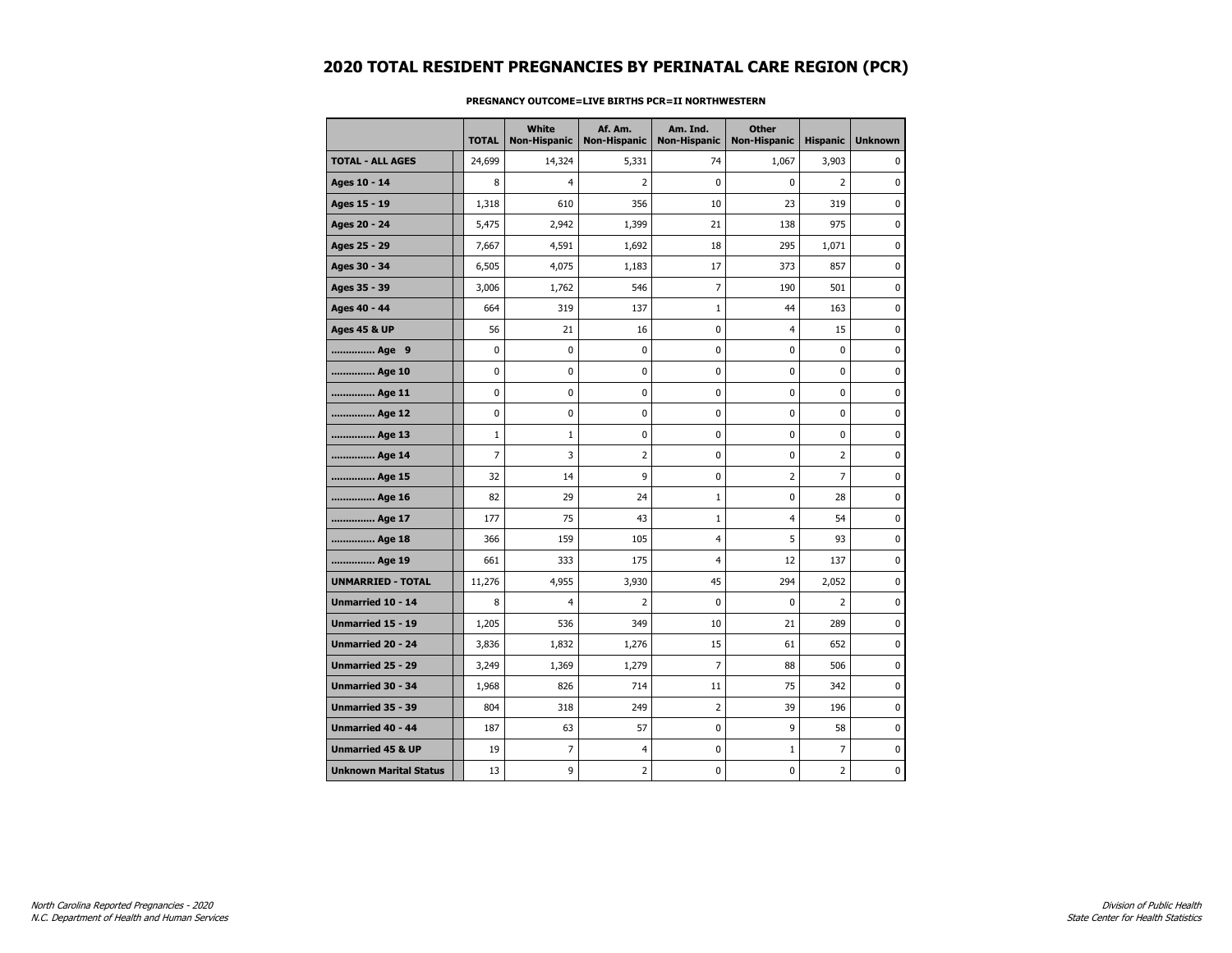|                               | <b>TOTAL</b> | White<br><b>Non-Hispanic</b> | Af. Am.<br><b>Non-Hispanic</b> | Am. Ind.<br><b>Non-Hispanic</b> | <b>Other</b><br><b>Non-Hispanic</b> | <b>Hispanic</b> | <b>Unknown</b> |
|-------------------------------|--------------|------------------------------|--------------------------------|---------------------------------|-------------------------------------|-----------------|----------------|
| <b>TOTAL - ALL AGES</b>       | 24,941       | 11,870                       | 6,633                          | 54                              | 1,700                               | 4,684           | $\Omega$       |
| Ages 10 - 14                  | 19           | 3                            | 6                              | $\mathbf{0}$                    | $\mathbf{0}$                        | 10              | $\mathbf 0$    |
| Ages 15 - 19                  | 1,092        | 292                          | 382                            | $\mathbf{1}$                    | 20                                  | 397             | 0              |
| Ages 20 - 24                  | 4,120        | 1,481                        | 1,470                          | 14                              | 125                                 | 1,030           | 0              |
| Ages 25 - 29                  | 6,947        | 3,163                        | 2,023                          | 13                              | 459                                 | 1,289           | 0              |
| Ages 30 - 34                  | 7,863        | 4,410                        | 1,685                          | 13                              | 687                                 | 1,068           | $\mathbf 0$    |
| Ages 35 - 39                  | 3,972        | 2,118                        | 823                            | 11                              | 340                                 | 680             | $\mathbf 0$    |
| Ages 40 - 44                  | 867          | 373                          | 228                            | $\overline{2}$                  | 63                                  | 201             | $\mathbf 0$    |
| <b>Ages 45 &amp; UP</b>       | 61           | 30                           | 16                             | 0                               | 6                                   | 9               | 0              |
| Age 9                         | 0            | 0                            | 0                              | 0                               | 0                                   | 0               | $\mathbf 0$    |
| Age 10                        | 0            | $\mathbf 0$                  | 0                              | 0                               | $\mathbf 0$                         | $\mathbf 0$     | $\mathbf 0$    |
| Age 11                        | 0            | 0                            | 0                              | 0                               | 0                                   | $\mathbf 0$     | 0              |
| Age 12                        | 0            | 0                            | 0                              | 0                               | 0                                   | 0               | 0              |
| Age 13                        | 6            | $\mathbf 0$                  | 3                              | 0                               | 0                                   | 3               | $\mathbf 0$    |
| Age 14                        | 13           | 3                            | 3                              | 0                               | 0                                   | $\overline{7}$  | 0              |
| Age 15                        | 30           | 9                            | 12                             | 0                               | $\pmb{0}$                           | 9               | 0              |
| Age 16                        | 84           | 15                           | 34                             | 0                               | 1                                   | 34              | 0              |
| Age 17                        | 185          | 54                           | 61                             | 0                               | 2                                   | 68              | 0              |
| Age 18                        | 305          | 77                           | 110                            | $\mathbf 0$                     | 5                                   | 113             | $\mathbf 0$    |
| Age 19                        | 488          | 137                          | 165                            | 1                               | 12                                  | 173             | 0              |
| <b>UNMARRIED - TOTAL</b>      | 10,096       | 2,656                        | 4,609                          | 26                              | 243                                 | 2,562           | $\pmb{0}$      |
| Unmarried 10 - 14             | 19           | 3                            | 6                              | $\mathbf 0$                     | 0                                   | 10              | $\mathbf 0$    |
| <b>Unmarried 15 - 19</b>      | 1,023        | 264                          | 380                            | $\mathbf{1}$                    | 16                                  | 362             | $\mathbf 0$    |
| Unmarried 20 - 24             | 3,008        | 842                          | 1,352                          | 10                              | 71                                  | 733             | 0              |
| Unmarried 25 - 29             | 2,967        | 756                          | 1,498                          | 9                               | 81                                  | 623             | 0              |
| Unmarried 30 - 34             | 1,916        | 475                          | 933                            | 3                               | 44                                  | 461             | 0              |
| Unmarried 35 - 39             | 902          | 250                          | 346                            | 3                               | 25                                  | 278             | $\mathbf 0$    |
| Unmarried 40 - 44             | 249          | 59                           | 93                             | 0                               | 6                                   | 91              | 0              |
| <b>Unmarried 45 &amp; UP</b>  | 12           | 7                            | $\mathbf 1$                    | 0                               | 0                                   | $\overline{4}$  | $\mathbf 0$    |
| <b>Unknown Marital Status</b> | 10           | 4                            | 5                              | 0                               | $\mathbf{1}$                        | $\mathbf 0$     | 0              |

### **PREGNANCY OUTCOME=LIVE BIRTHS PCR=III SOUTHWESTERN**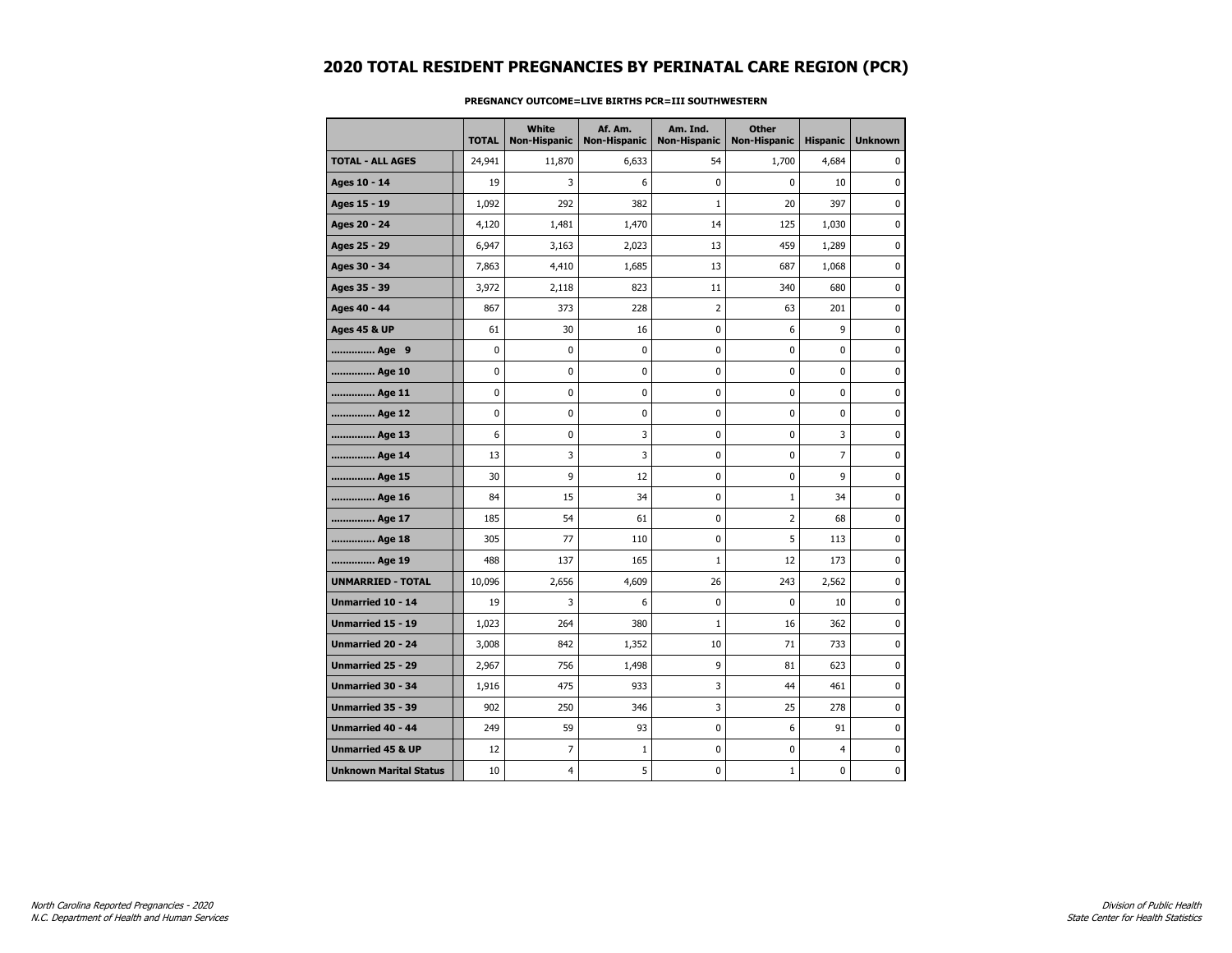|                               | <b>TOTAL</b> | White<br><b>Non-Hispanic</b> | Af. Am.<br><b>Non-Hispanic</b> | Am. Ind.<br><b>Non-Hispanic</b> | <b>Other</b><br>Non-Hispanic | <b>Hispanic</b> | <b>Unknown</b> |
|-------------------------------|--------------|------------------------------|--------------------------------|---------------------------------|------------------------------|-----------------|----------------|
| <b>TOTAL - ALL AGES</b>       | 26,064       | 12,971                       | 6,216                          | 80                              | 1,817                        | 4,980           | $\Omega$       |
| Ages 10 - 14                  | 11           | 0                            | 6                              | $\mathbf 0$                     | 0                            | 5               | $\mathbf 0$    |
| Ages 15 - 19                  | 1,019        | 221                          | 394                            | 5                               | 6                            | 393             | $\mathbf 0$    |
| Ages 20 - 24                  | 3,818        | 1,223                        | 1,421                          | 19                              | 68                           | 1,087           | $\mathbf 0$    |
| Ages 25 - 29                  | 6,920        | 3,364                        | 1,820                          | 23                              | 401                          | 1,312           | 0              |
| Ages 30 - 34                  | 8,721        | 5,135                        | 1,559                          | 18                              | 819                          | 1,190           | $\mathbf 0$    |
| Ages 35 - 39                  | 4,488        | 2,501                        | 788                            | 14                              | 430                          | 755             | $\mathbf 0$    |
| Ages 40 - 44                  | 1,031        | 501                          | 213                            | 1                               | 86                           | 230             | $\mathbf 0$    |
| <b>Ages 45 &amp; UP</b>       | 56           | 26                           | 15                             | 0                               | 7                            | 8               | $\pmb{0}$      |
| Age 9                         | 0            | 0                            | 0                              | 0                               | 0                            | 0               | 0              |
| Age 10                        | 0            | 0                            | 0                              | $\mathbf 0$                     | 0                            | 0               | $\mathbf 0$    |
| Age 11                        | 0            | 0                            | 0                              | $\mathbf 0$                     | 0                            | 0               | $\mathbf 0$    |
| Age 12                        | 0            | 0                            | 0                              | $\mathbf 0$                     | 0                            | 0               | $\mathbf 0$    |
| Age 13                        | 2            | $\bf{0}$                     | $\pmb{0}$                      | 0                               | 0                            | $\overline{2}$  | 0              |
| Age 14                        | 9            | 0                            | 6                              | 0                               | 0                            | 3               | $\mathbf 0$    |
| Age 15                        | 27           | 2                            | 13                             | 0                               | 0                            | 12              | $\mathbf 0$    |
| Age 16                        | 73           | 9                            | 30                             | $\mathbf 0$                     | 1                            | 33              | $\mathbf 0$    |
| Age 17                        | 149          | 24                           | 60                             | 0                               | $\mathbf{1}$                 | 64              | $\mathbf 0$    |
| Age 18                        | 306          | 61                           | 114                            | $\mathbf{1}$                    | $\overline{2}$               | 128             | $\pmb{0}$      |
| Age 19                        | 464          | 125                          | 177                            | 4                               | 2                            | 156             | 0              |
| <b>UNMARRIED - TOTAL</b>      | 9,273        | 2,334                        | 4,223                          | 50                              | 106                          | 2,560           | 0              |
| Unmarried 10 - 14             | 11           | $\mathbf{0}$                 | 6                              | $\mathbf 0$                     | 0                            | 5               | $\mathbf 0$    |
| Unmarried 15 - 19             | 950          | 194                          | 388                            | $\overline{4}$                  | 6                            | 358             | $\mathbf 0$    |
| <b>Unmarried 20 - 24</b>      | 2,725        | 673                          | 1,267                          | 15                              | 20                           | 750             | 0              |
| Unmarried 25 - 29             | 2,661        | 669                          | 1,312                          | 18                              | 31                           | 631             | 0              |
| <b>Unmarried 30 - 34</b>      | 1,785        | 478                          | 836                            | $\overline{7}$                  | 20                           | 444             | $\mathbf 0$    |
| <b>Unmarried 35 - 39</b>      | 866          | 237                          | 323                            | 5                               | 23                           | 278             | $\mathbf 0$    |
| Unmarried 40 - 44             | 262          | 75                           | 90                             | $\mathbf{1}$                    | 4                            | 92              | 0              |
| <b>Unmarried 45 &amp; UP</b>  | 13           | 8                            | $\mathbf{1}$                   | 0                               | 2                            | $\overline{2}$  | $\mathbf 0$    |
| <b>Unknown Marital Status</b> | 9            | 5                            | 3                              | 0                               | 0                            | $\mathbf{1}$    | 0              |

#### **PREGNANCY OUTCOME=LIVE BIRTHS PCR=IV NORTHEASTERN**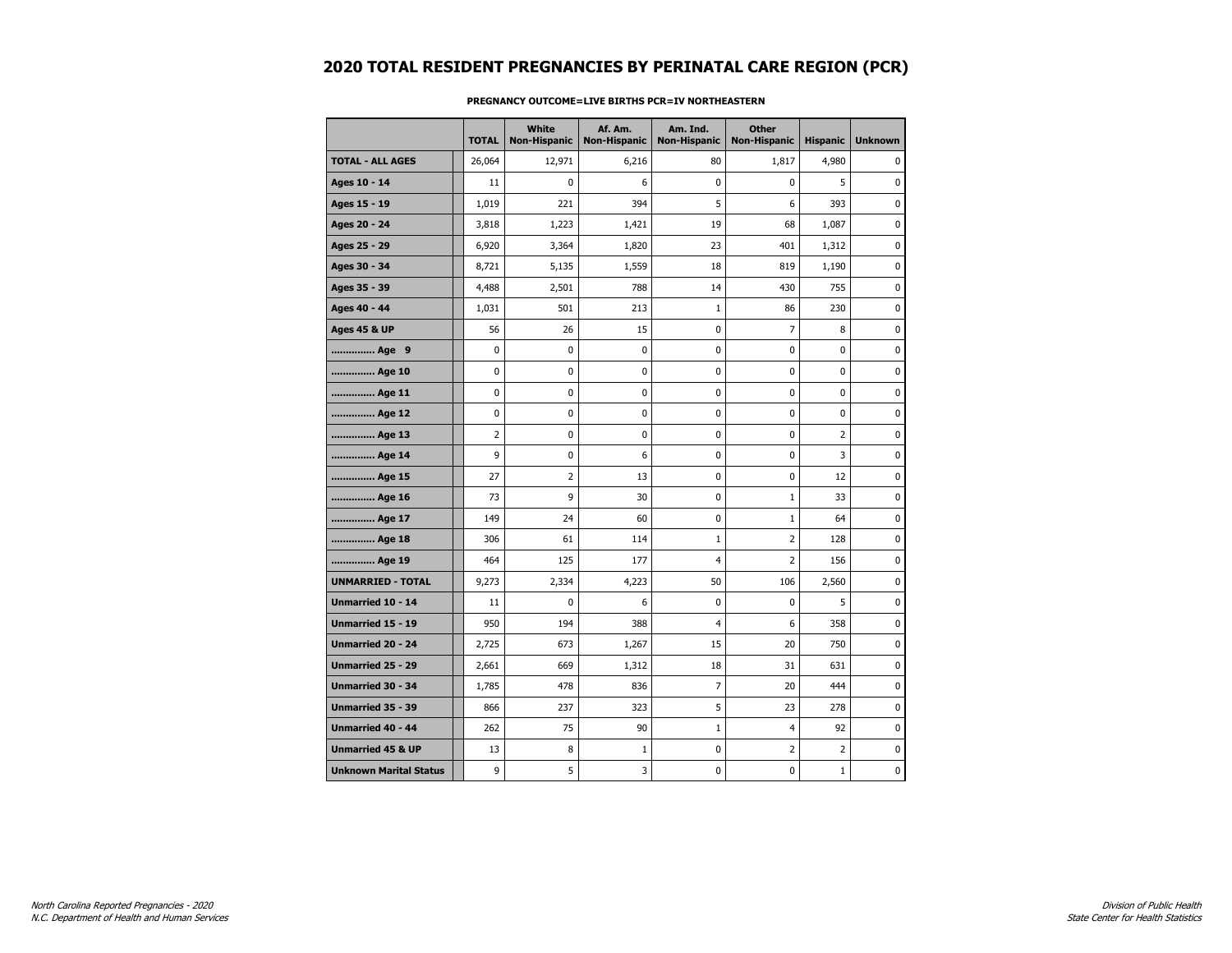|                               | <b>TOTAL</b> | White<br><b>Non-Hispanic</b> | Af. Am.<br><b>Non-Hispanic</b> | Am. Ind.<br><b>Non-Hispanic</b> | <b>Other</b><br><b>Non-Hispanic</b> | <b>Hispanic</b> | <b>Unknown</b> |
|-------------------------------|--------------|------------------------------|--------------------------------|---------------------------------|-------------------------------------|-----------------|----------------|
| <b>TOTAL - ALL AGES</b>       | 17,375       | 8,501                        | 4,735                          | 1,108                           | 372                                 | 2,659           | $\Omega$       |
| Ages 10 - 14                  | 11           | $\mathbf{1}$                 | 5                              | 3                               | 0                                   | $\overline{2}$  | $\mathbf 0$    |
| Ages 15 - 19                  | 994          | 337                          | 356                            | 95                              | 6                                   | 200             | $\mathbf 0$    |
| Ages 20 - 24                  | 4,278        | 1,754                        | 1,357                          | 379                             | 58                                  | 730             | 0              |
| Ages 25 - 29                  | 5,337        | 2,619                        | 1,522                          | 322                             | 92                                  | 782             | 0              |
| Ages 30 - 34                  | 4,342        | 2,473                        | 982                            | 214                             | 134                                 | 539             | 0              |
| Ages 35 - 39                  | 1,950        | 1,093                        | 404                            | 79                              | 61                                  | 313             | 0              |
| Ages 40 - 44                  | 437          | 207                          | 107                            | 15                              | 17                                  | 91              | $\mathbf 0$    |
| Ages 45 & UP                  | 26           | 17                           | $\overline{2}$                 | $\mathbf 1$                     | 4                                   | $\overline{2}$  | 0              |
| Age 9                         | 0            | 0                            | 0                              | 0                               | 0                                   | 0               | 0              |
| Age 10                        | 0            | $\mathbf 0$                  | 0                              | 0                               | 0                                   | $\mathbf 0$     | 0              |
| Age 11                        | 0            | 0                            | 0                              | 0                               | 0                                   | $\mathbf 0$     | $\mathbf 0$    |
| Age 12                        | 0            | 0                            | 0                              | 0                               | 0                                   | $\mathbf 0$     | $\mathbf 0$    |
| Age 13                        | 3            | $1\,$                        | 0                              | $\mathbf 1$                     | $\bf{0}$                            | $\mathbf 1$     | 0              |
| Age 14                        | 8            | 0                            | 5                              | 2                               | 0                                   | $\mathbf{1}$    | 0              |
| Age 15                        | 18           | 6                            | 6                              | $\mathbf{1}$                    | $\mathbf 0$                         | 5               | 0              |
| Age 16                        | 58           | 8                            | 28                             | 8                               | $\mathbf 1$                         | 13              | $\mathbf 0$    |
| Age 17                        | 143          | 40                           | 60                             | 12                              | $\overline{2}$                      | 29              | $\mathbf 0$    |
| Age 18                        | 289          | 98                           | 95                             | 29                              | $\mathbf 0$                         | 67              | $\pmb{0}$      |
| Age 19                        | 486          | 185                          | 167                            | 45                              | 3                                   | 86              | 0              |
| <b>UNMARRIED - TOTAL</b>      | 7,893        | 2,419                        | 3,435                          | 757                             | 64                                  | 1,218           | 0              |
| Unmarried 10 - 14             | 11           | $\mathbf{1}$                 | 5                              | 3                               | 0                                   | $\overline{2}$  | $\mathbf 0$    |
| <b>Unmarried 15 - 19</b>      | 883          | 269                          | 343                            | 93                              | 6                                   | 172             | $\mathbf 0$    |
| <b>Unmarried 20 - 24</b>      | 2,651        | 801                          | 1,132                          | 313                             | 18                                  | 387             | $\pmb{0}$      |
| Unmarried 25 - 29             | 2,325        | 710                          | 1,092                          | 204                             | 18                                  | 301             | 0              |
| <b>Unmarried 30 - 34</b>      | 1,308        | 407                          | 595                            | 103                             | 12                                  | 191             | 0              |
| Unmarried 35 - 39             | 575          | 185                          | 218                            | 39                              | 8                                   | 125             | $\mathbf 0$    |
| Unmarried 40 - 44             | 134          | 43                           | 48                             | $\overline{2}$                  | $\overline{2}$                      | 39              | $\mathbf 0$    |
| <b>Unmarried 45 &amp; UP</b>  | 6            | 3                            | 2                              | 0                               | 0                                   | $\mathbf{1}$    | 0              |
| <b>Unknown Marital Status</b> | 5            | 3                            | 2                              | 0                               | 0                                   | 0               | 0              |

### **PREGNANCY OUTCOME=LIVE BIRTHS PCR=V SOUTHEASTERN**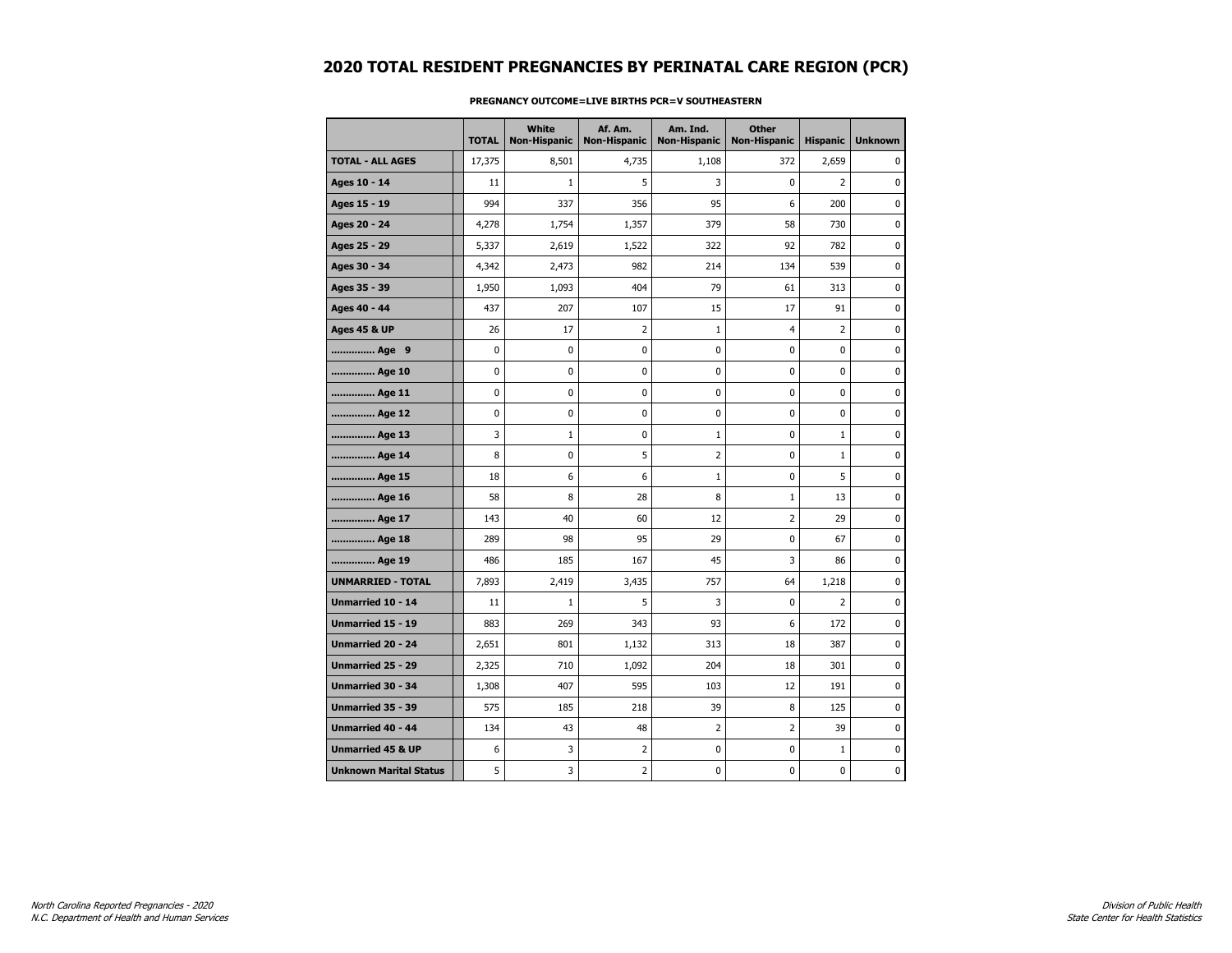|                               | <b>TOTAL</b> | <b>White</b><br>Non-Hispanic | Af. Am.<br><b>Non-Hispanic</b> | Am. Ind.<br><b>Non-Hispanic</b> | <b>Other</b><br><b>Non-Hispanic</b> | <b>Hispanic</b> | <b>Unknown</b> |
|-------------------------------|--------------|------------------------------|--------------------------------|---------------------------------|-------------------------------------|-----------------|----------------|
| <b>TOTAL - ALL AGES</b>       | 16,779       | 8,698                        | 5,284                          | 72                              | 364                                 | 2,361           | 0              |
| Ages 10 - 14                  | 11           | 5                            | 3                              | 0                               | 0                                   | 3               | $\mathbf 0$    |
| Ages 15 - 19                  | 1,050        | 389                          | 470                            | 5                               | 6                                   | 180             | $\mathbf 0$    |
| Ages 20 - 24                  | 4,683        | 2,200                        | 1,639                          | 26                              | 55                                  | 763             | $\mathbf 0$    |
| Ages 25 - 29                  | 5,199        | 2,834                        | 1,604                          | 23                              | 124                                 | 614             | $\pmb{0}$      |
| Ages 30 - 34                  | 3,799        | 2,177                        | 1,040                          | 9                               | 110                                 | 463             | $\mathbf 0$    |
| Ages 35 - 39                  | 1,702        | 927                          | 429                            | 7                               | 59                                  | 280             | 0              |
| Ages 40 - 44                  | 321          | 158                          | 95                             | $\overline{2}$                  | 10                                  | 56              | $\pmb{0}$      |
| <b>Ages 45 &amp; UP</b>       | 13           | $\overline{7}$               | $\overline{4}$                 | 0                               | 0                                   | $\overline{2}$  | $\mathbf 0$    |
| Age 9                         | $\mathbf 0$  | 0                            | 0                              | $\mathbf 0$                     | 0                                   | 0               | $\mathbf 0$    |
| Age 10                        | 0            | 0                            | 0                              | 0                               | 0                                   | 0               | 0              |
| Age 11                        | 0            | 0                            | 0                              | 0                               | 0                                   | 0               | $\mathbf 0$    |
| Age 12                        | 0            | 0                            | 0                              | 0                               | 0                                   | 0               | 0              |
| Age 13                        | $\mathbf{1}$ | $\mathbf{1}$                 | 0                              | $\mathbf 0$                     | 0                                   | 0               | $\mathbf 0$    |
| Age 14                        | 10           | $\overline{4}$               | 3                              | 0                               | 0                                   | 3               | $\mathbf 0$    |
| Age 15                        | 23           | 5                            | 13                             | 0                               | 0                                   | 5               | $\pmb{0}$      |
| Age 16                        | 72           | 13                           | 48                             | $\pmb{0}$                       | 0                                   | 11              | $\mathbf 0$    |
| Age 17                        | 140          | 40                           | 67                             | 0                               | $\mathbf{1}$                        | 32              | 0              |
| Age 18                        | 303          | 111                          | 136                            | $\mathbf 0$                     | $\overline{2}$                      | 54              | $\pmb{0}$      |
| Age 19                        | 512          | 220                          | 206                            | 5                               | 3                                   | 78              | $\mathbf 0$    |
| <b>UNMARRIED - TOTAL</b>      | 7,712        | 2,429                        | 4,108                          | 39                              | 68                                  | 1,068           | $\mathbf 0$    |
| Unmarried 10 - 14             | 11           | 5                            | 3                              | 0                               | 0                                   | 3               | 0              |
| Unmarried 15 - 19             | 880          | 268                          | 461                            | 3                               | 5                                   | 143             | $\mathbf 0$    |
| <b>Unmarried 20 - 24</b>      | 2,644        | 819                          | 1,436                          | 15                              | 18                                  | 356             | 0              |
| <b>Unmarried 25 - 29</b>      | 2,242        | 713                          | 1,254                          | 14                              | 23                                  | 238             | 0              |
| <b>Unmarried 30 - 34</b>      | 1,303        | 412                          | 674                            | 5                               | 12                                  | 200             | $\mathbf 0$    |
| <b>Unmarried 35 - 39</b>      | 525          | 174                          | 236                            | $\mathbf{1}$                    | $\overline{7}$                      | 107             | $\mathbf 0$    |
| <b>Unmarried 40 - 44</b>      | 105          | 37                           | 43                             | $\mathbf 1$                     | 3                                   | 21              | $\mathbf 0$    |
| <b>Unmarried 45 &amp; UP</b>  | $\mathbf 1$  | 0                            | $\mathbf 1$                    | 0                               | 0                                   | 0               | 0              |
| <b>Unknown Marital Status</b> | 6            | 5                            | 0                              | 0                               | 0                                   | $\mathbf{1}$    | 0              |

#### **PREGNANCY OUTCOME=LIVE BIRTHS PCR=VI EASTERN**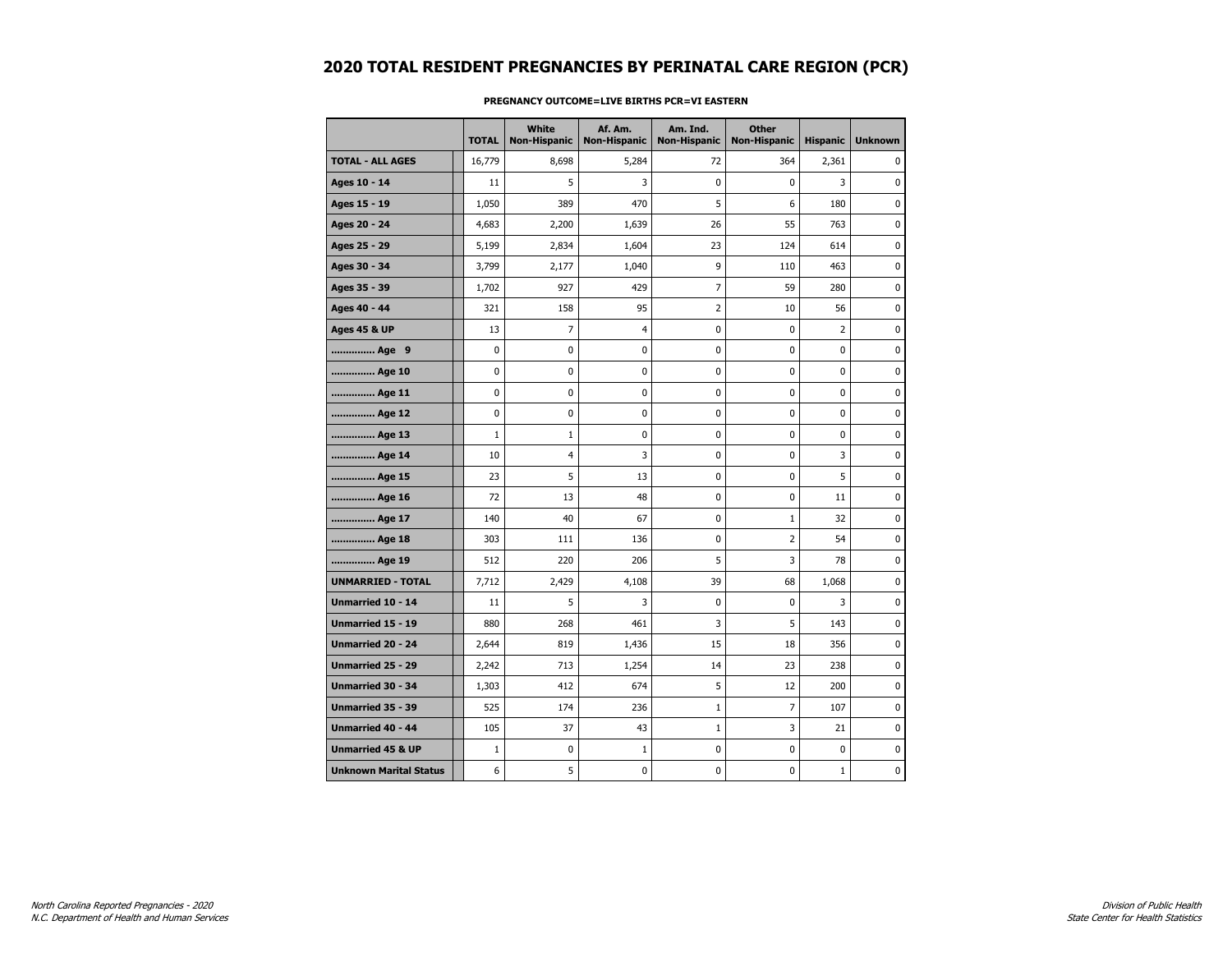|                               | <b>TOTAL</b>   | White<br><b>Non-Hispanic</b> | Af. Am.<br><b>Non-Hispanic</b> | Am. Ind.<br><b>Non-Hispanic</b> | <b>Other</b><br><b>Non-Hispanic</b> | <b>Hispanic</b> | <b>Unknown</b> |
|-------------------------------|----------------|------------------------------|--------------------------------|---------------------------------|-------------------------------------|-----------------|----------------|
| <b>TOTAL - ALL AGES</b>       | 28             | 19                           | 6                              | 2                               | 0                                   | $\mathbf{1}$    | $\Omega$       |
| Ages 10 - 14                  | $1\,$          | $\mathbf 0$                  | 1                              | 0                               | 0                                   | 0               | $\mathbf 0$    |
| Ages 15 - 19                  | 5              | 4                            | 0                              | $\mathbf 1$                     | 0                                   | 0               | 0              |
| Ages 20 - 24                  | 5              | 2                            | 2                              | $\mathbf 1$                     | 0                                   | 0               | 0              |
| Ages 25 - 29                  | 8              | 6                            | $\overline{2}$                 | 0                               | 0                                   | 0               | $\mathbf 0$    |
| Ages 30 - 34                  | 4              | 3                            | 0                              | 0                               | 0                                   | $\mathbf 1$     | $\mathbf 0$    |
| Ages 35 - 39                  | 3              | 3                            | 0                              | 0                               | 0                                   | 0               | 0              |
| Ages 40 - 44                  | $1\,$          | $\mathbf{1}$                 | 0                              | 0                               | 0                                   | 0               | $\pmb{0}$      |
| <b>Ages 45 &amp; UP</b>       | 0              | 0                            | 0                              | 0                               | 0                                   | 0               | 0              |
| Age 9                         | 0              | $\mathbf 0$                  | 0                              | 0                               | 0                                   | 0               | 0              |
| Age 10                        | 0              | $\mathbf 0$                  | 0                              | 0                               | 0                                   | 0               | $\mathbf 0$    |
| Age 11                        | 0              | $\pmb{0}$                    | $\pmb{0}$                      | 0                               | 0                                   | 0               | 0              |
| Age 12                        | 0              | 0                            | 0                              | 0                               | 0                                   | 0               | 0              |
| Age 13                        | $1\,$          | $\mathbf 0$                  | 1                              | 0                               | 0                                   | 0               | 0              |
| Age 14                        | 0              | 0                            | 0                              | 0                               | 0                                   | 0               | $\mathbf 0$    |
| Age 15                        | $1\,$          | $\mathbf{1}$                 | 0                              | 0                               | 0                                   | 0               | 0              |
| Age 16                        | 0              | 0                            | 0                              | 0                               | 0                                   | 0               | 0              |
| Age 17                        | 0              | 0                            | 0                              | 0                               | 0                                   | 0               | $\mathbf 0$    |
| Age 18                        | 3              | 3                            | 0                              | 0                               | 0                                   | 0               | $\mathbf 0$    |
| Age 19                        | $\mathbf 1$    | $\pmb{0}$                    | $\pmb{0}$                      | $\mathbf 1$                     | 0                                   | 0               | $\pmb{0}$      |
| <b>UNMARRIED - TOTAL</b>      | 15             | 10                           | 4                              | $\mathbf 1$                     | 0                                   | 0               | 0              |
| Unmarried 10 - 14             | $1\,$          | $\mathbf 0$                  | 1                              | 0                               | 0                                   | 0               | $\pmb{0}$      |
| Unmarried 15 - 19             | 5              | 4                            | 0                              | $\mathbf{1}$                    | 0                                   | 0               | $\mathbf 0$    |
| Unmarried 20 - 24             | 4              | 2                            | $\overline{2}$                 | 0                               | 0                                   | 0               | 0              |
| Unmarried 25 - 29             | $\overline{2}$ | 1                            | 1                              | 0                               | 0                                   | 0               | 0              |
| Unmarried 30 - 34             | 2              | 2                            | 0                              | 0                               | 0                                   | 0               | $\mathbf 0$    |
| <b>Unmarried 35 - 39</b>      | $1\,$          | $\mathbf{1}$                 | 0                              | 0                               | 0                                   | 0               | $\mathbf 0$    |
| Unmarried 40 - 44             | 0              | 0                            | 0                              | 0                               | 0                                   | 0               | 0              |
| <b>Unmarried 45 &amp; UP</b>  | 0              | 0                            | 0                              | 0                               | 0                                   | 0               | 0              |
| <b>Unknown Marital Status</b> | 0              | 0                            | 0                              | 0                               | 0                                   | 0               | 0              |

### **PREGNANCY OUTCOME=FETAL DEATHS PCR=I WESTERN**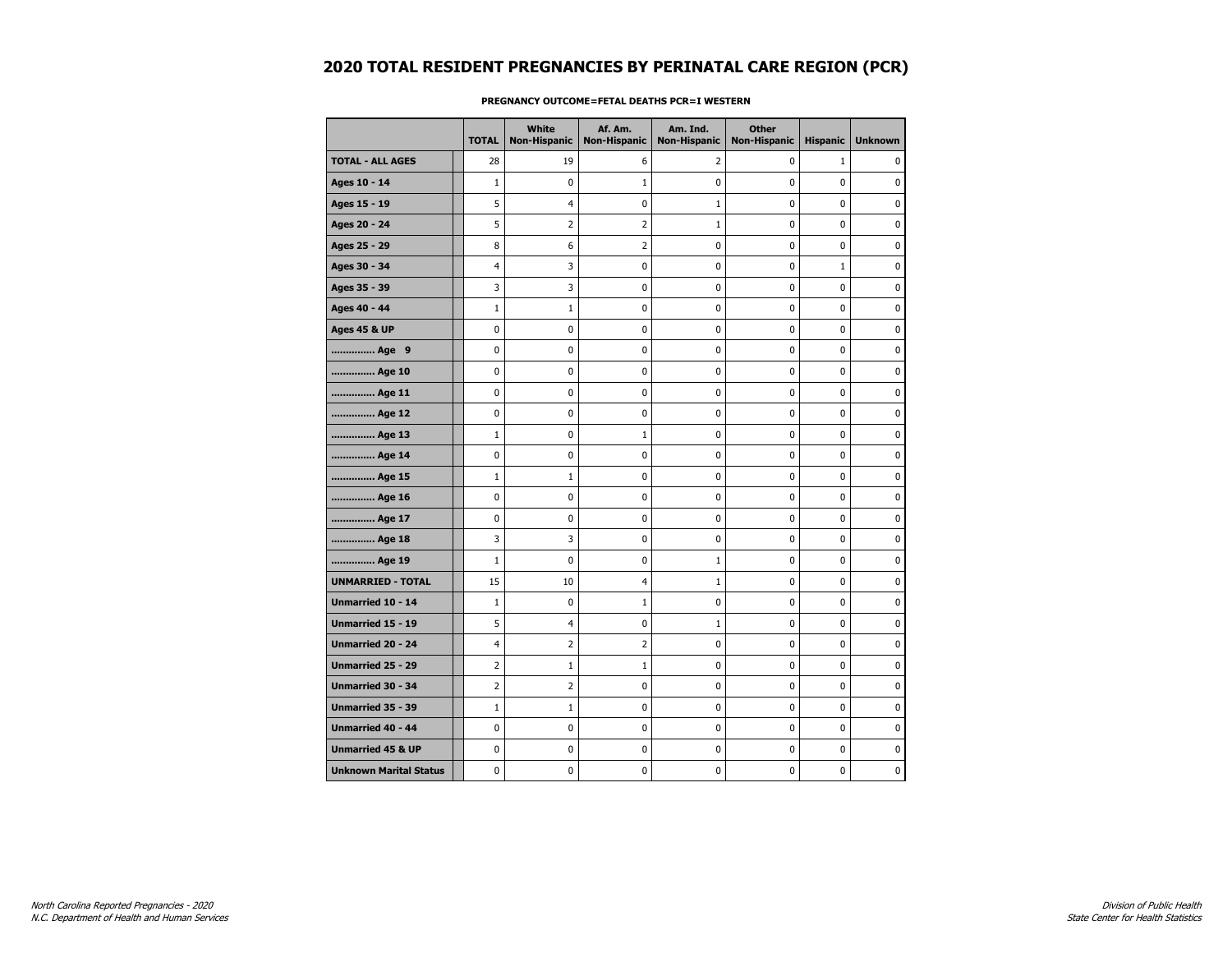|                               | <b>TOTAL</b>   | White<br><b>Non-Hispanic</b> | Af. Am.<br><b>Non-Hispanic</b> | Am. Ind.<br><b>Non-Hispanic</b> | <b>Other</b><br><b>Non-Hispanic</b> | <b>Hispanic</b> | <b>Unknown</b> |
|-------------------------------|----------------|------------------------------|--------------------------------|---------------------------------|-------------------------------------|-----------------|----------------|
| <b>TOTAL - ALL AGES</b>       | 156            | 69                           | 56                             | 0                               | 12                                  | 19              | 0              |
| Ages 10 - 14                  | 0              | 0                            | 0                              | $\mathbf 0$                     | 0                                   | $\mathbf 0$     | $\mathbf 0$    |
| Ages 15 - 19                  | $\overline{7}$ | 4                            | $\overline{2}$                 | 0                               | 0                                   | $\mathbf 1$     | 0              |
| Ages 20 - 24                  | 35             | 15                           | 14                             | 0                               | 0                                   | 6               | 0              |
| Ages 25 - 29                  | 41             | 19                           | 14                             | 0                               | 5                                   | 3               | 0              |
| Ages 30 - 34                  | 41             | 19                           | 15                             | 0                               | $\overline{2}$                      | 5               | $\mathbf 0$    |
| Ages 35 - 39                  | 25             | 10                           | 9                              | 0                               | 4                                   | $\overline{2}$  | $\mathbf 0$    |
| Ages 40 - 44                  | 5              | $\overline{2}$               | $\pmb{0}$                      | 0                               | $\mathbf 1$                         | $\overline{2}$  | $\pmb{0}$      |
| <b>Ages 45 &amp; UP</b>       | 2              | 0                            | 2                              | 0                               | 0                                   | $\mathbf 0$     | 0              |
| Age 9                         | 0              | 0                            | 0                              | 0                               | $\mathbf 0$                         | 0               | 0              |
| Age 10                        | 0              | 0                            | 0                              | 0                               | $\mathbf 0$                         | 0               | $\mathbf 0$    |
| Age 11                        | $\mathbf 0$    | 0                            | 0                              | 0                               | $\bf{0}$                            | $\mathbf 0$     | 0              |
| Age 12                        | 0              | 0                            | 0                              | 0                               | 0                                   | 0               | 0              |
| Age 13                        | 0              | 0                            | 0                              | 0                               | 0                                   | $\mathbf 0$     | 0              |
| Age 14                        | $\mathbf 0$    | 0                            | 0                              | 0                               | 0                                   | $\mathbf 0$     | $\mathbf 0$    |
| Age 15                        | $\mathbf 0$    | 0                            | 0                              | 0                               | $\bf{0}$                            | $\mathbf 0$     | 0              |
| Age 16                        | 0              | 0                            | 0                              | 0                               | 0                                   | 0               | 0              |
| Age 17                        | $\mathbf{1}$   | $\mathbf{1}$                 | 0                              | 0                               | 0                                   | 0               | 0              |
| Age 18                        | $\mathbf{1}$   | $\mathbf{1}$                 | 0                              | 0                               | $\mathbf 0$                         | 0               | $\mathbf 0$    |
| Age 19                        | 5              | $\overline{2}$               | 2                              | 0                               | 0                                   | $\mathbf{1}$    | 0              |
| <b>UNMARRIED - TOTAL</b>      | 98             | 31                           | 45                             | 0                               | 6                                   | 16              | 0              |
| Unmarried 10 - 14             | 0              | 0                            | 0                              | 0                               | 0                                   | $\mathbf 0$     | 0              |
| <b>Unmarried 15 - 19</b>      | 5              | 2                            | $\overline{2}$                 | 0                               | $\mathbf 0$                         | $\mathbf{1}$    | $\mathbf 0$    |
| Unmarried 20 - 24             | 26             | 8                            | 13                             | 0                               | $\bf{0}$                            | 5               | 0              |
| <b>Unmarried 25 - 29</b>      | 27             | 8                            | 14                             | 0                               | 4                                   | $\mathbf 1$     | 0              |
| Unmarried 30 - 34             | 25             | 8                            | 11                             | 0                               | $\mathbf{1}$                        | 5               | 0              |
| Unmarried 35 - 39             | 10             | 4                            | $\overline{4}$                 | 0                               | 0                                   | $\overline{2}$  | $\mathbf 0$    |
| <b>Unmarried 40 - 44</b>      | 4              | $1\,$                        | 0                              | 0                               | $1\,$                               | 2               | 0              |
| <b>Unmarried 45 &amp; UP</b>  | $\mathbf 1$    | 0                            | 1                              | 0                               | 0                                   | $\mathbf 0$     | 0              |
| <b>Unknown Marital Status</b> | 0              | 0                            | 0                              | 0                               | 0                                   | $\mathbf 0$     | 0              |

### **PREGNANCY OUTCOME=FETAL DEATHS PCR=II NORTHWESTERN**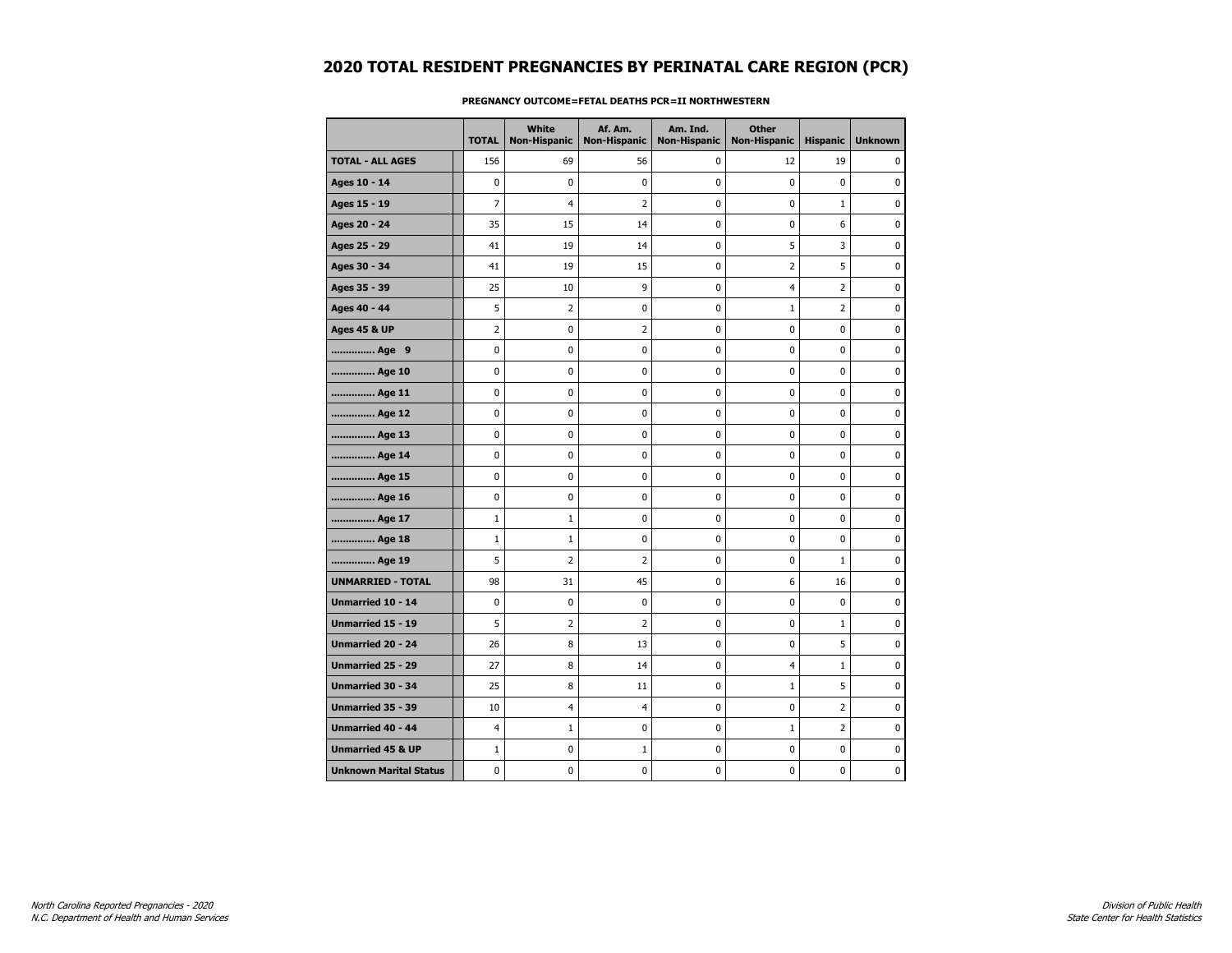|                               | <b>TOTAL</b> | White<br>Non-Hispanic | Af. Am.<br><b>Non-Hispanic</b> | Am. Ind.<br><b>Non-Hispanic</b> | <b>Other</b><br><b>Non-Hispanic</b> | <b>Hispanic</b> | <b>Unknown</b> |
|-------------------------------|--------------|-----------------------|--------------------------------|---------------------------------|-------------------------------------|-----------------|----------------|
| <b>TOTAL - ALL AGES</b>       | 169          | 38                    | 87                             | 1                               | 13                                  | 30              | 0              |
| Ages 10 - 14                  | 0            | 0                     | 0                              | $\mathbf 0$                     | 0                                   | $\mathbf{0}$    | $\mathbf 0$    |
| Ages 15 - 19                  | 15           | 0                     | 10                             | 0                               | $\pmb{0}$                           | 5               | 0              |
| Ages 20 - 24                  | 33           | 8                     | 21                             | 0                               | $\mathbf{1}$                        | 3               | 0              |
| Ages 25 - 29                  | 43           | 11                    | 23                             | $\mathbf 1$                     | 4                                   | $\overline{4}$  | 0              |
| Ages 30 - 34                  | 42           | 11                    | 18                             | 0                               | 5                                   | 8               | 0              |
| Ages 35 - 39                  | 28           | 5                     | 12                             | $\mathbf 0$                     | 3                                   | 8               | 0              |
| Ages 40 - 44                  | 6            | 3                     | $\overline{2}$                 | $\pmb{0}$                       | 0                                   | $\mathbf{1}$    | $\bf{0}$       |
| <b>Ages 45 &amp; UP</b>       | $\mathbf{1}$ | 0                     | 0                              | 0                               | 0                                   | $\mathbf{1}$    | 0              |
| Age 9                         | 0            | 0                     | 0                              | 0                               | 0                                   | $\mathbf 0$     | 0              |
| Age 10                        | 0            | $\mathbf 0$           | 0                              | $\mathbf 0$                     | 0                                   | $\mathbf 0$     | 0              |
| Age 11                        | 0            | 0                     | 0                              | $\pmb{0}$                       | 0                                   | 0               | 0              |
| Age 12                        | 0            | 0                     | 0                              | 0                               | 0                                   | 0               | 0              |
| Age 13                        | 0            | 0                     | 0                              | 0                               | 0                                   | $\mathbf 0$     | 0              |
| Age 14                        | 0            | 0                     | 0                              | $\pmb{0}$                       | 0                                   | $\mathbf 0$     | 0              |
| Age 15                        | 0            | 0                     | $\bf{0}$                       | $\pmb{0}$                       | 0                                   | 0               | $\pmb{0}$      |
| Age 16                        | 3            | 0                     | 1                              | 0                               | 0                                   | $\overline{2}$  | 0              |
| Age 17                        | 3            | 0                     | $\overline{2}$                 | 0                               | 0                                   | $\mathbf{1}$    | 0              |
| Age 18                        | 4            | 0                     | 3                              | $\mathbf 0$                     | $\mathbf 0$                         | $\mathbf{1}$    | $\mathbf 0$    |
| Age 19                        | 5            | 0                     | $\overline{\mathbf{4}}$        | $\pmb{0}$                       | $\pmb{0}$                           | 1               | 0              |
| <b>UNMARRIED - TOTAL</b>      | 97           | 16                    | 65                             | $\mathbf 1$                     | $\mathbf{1}$                        | 14              | 0              |
| Unmarried 10 - 14             | 0            | 0                     | 0                              | 0                               | 0                                   | 0               | 0              |
| <b>Unmarried 15 - 19</b>      | 14           | 0                     | 9                              | $\mathbf 0$                     | 0                                   | 5               | $\mathbf 0$    |
| Unmarried 20 - 24             | 26           | 5                     | 20                             | $\pmb{0}$                       | $\pmb{0}$                           | $\mathbf 1$     | $\pmb{0}$      |
| <b>Unmarried 25 - 29</b>      | 25           | 4                     | 17                             | $\mathbf 1$                     | $\mathbf{1}$                        | $\overline{2}$  | 0              |
| Unmarried 30 - 34             | 18           | 4                     | 11                             | 0                               | 0                                   | 3               | 0              |
| Unmarried 35 - 39             | 11           | 2                     | 6                              | 0                               | 0                                   | 3               | 0              |
| <b>Unmarried 40 - 44</b>      | 3            | $1\,$                 | $\overline{2}$                 | 0                               | 0                                   | 0               | 0              |
| <b>Unmarried 45 &amp; UP</b>  | 0            | 0                     | 0                              | 0                               | 0                                   | $\mathbf 0$     | 0              |
| <b>Unknown Marital Status</b> | 0            | 0                     | 0                              | 0                               | 0                                   | 0               | 0              |

### **PREGNANCY OUTCOME=FETAL DEATHS PCR=III SOUTHWESTERN**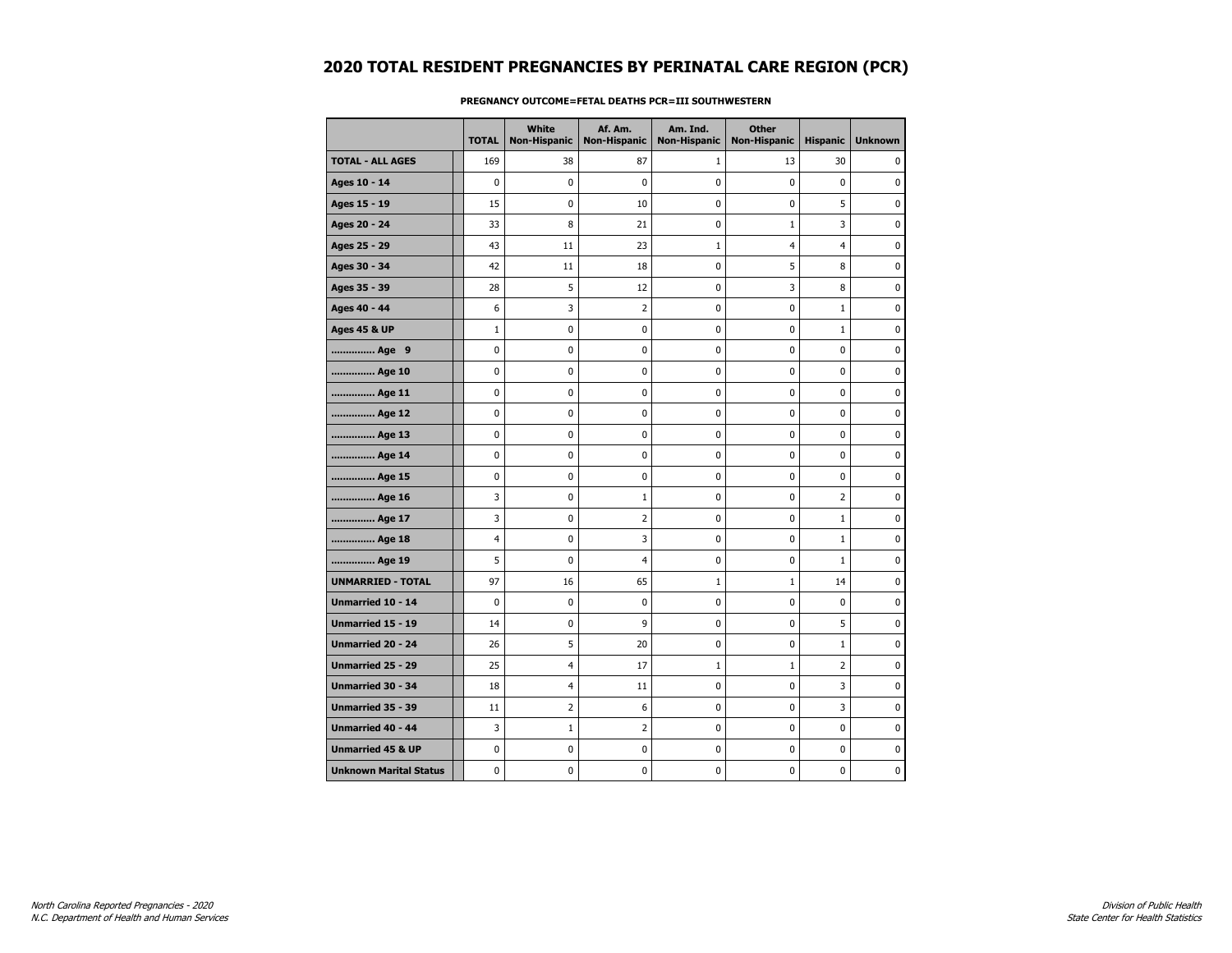|                               | <b>TOTAL</b>   | <b>White</b><br>Non-Hispanic | Af. Am.<br><b>Non-Hispanic</b> | Am. Ind.<br><b>Non-Hispanic</b> | <b>Other</b><br><b>Non-Hispanic</b> | <b>Hispanic</b> | <b>Unknown</b> |
|-------------------------------|----------------|------------------------------|--------------------------------|---------------------------------|-------------------------------------|-----------------|----------------|
| <b>TOTAL - ALL AGES</b>       | 155            | 43                           | 76                             | 1                               | 6                                   | 29              | 0              |
| Ages 10 - 14                  | $\mathbf 0$    | 0                            | $\mathbf 0$                    | $\mathbf 0$                     | 0                                   | $\mathbf 0$     | $\mathbf 0$    |
| Ages 15 - 19                  | 8              | $\mathbf{1}$                 | 5                              | 0                               | 0                                   | $\overline{2}$  | 0              |
| Ages 20 - 24                  | 34             | 5                            | 23                             | $\mathbf{1}$                    | 0                                   | 5               | 0              |
| Ages 25 - 29                  | 40             | 10                           | 22                             | 0                               | $1\,$                               | 7               | $\mathbf 0$    |
| Ages 30 - 34                  | 43             | 16                           | 17                             | 0                               | 5                                   | 5               | $\mathbf 0$    |
| Ages 35 - 39                  | 22             | 8                            | 6                              | 0                               | 0                                   | 8               | $\mathbf 0$    |
| Ages 40 - 44                  | $\overline{7}$ | 3                            | $\overline{2}$                 | 0                               | 0                                   | $\overline{2}$  | $\pmb{0}$      |
| <b>Ages 45 &amp; UP</b>       | 0              | 0                            | 0                              | 0                               | 0                                   | 0               | 0              |
| Age 9                         | $\mathbf 0$    | 0                            | $\mathbf 0$                    | 0                               | 0                                   | 0               | 0              |
| Age 10                        | $\mathbf 0$    | 0                            | 0                              | 0                               | 0                                   | 0               | $\mathbf 0$    |
| Age 11                        | $\pmb{0}$      | 0                            | 0                              | 0                               | 0                                   | 0               | $\pmb{0}$      |
| Age 12                        | 0              | 0                            | 0                              | 0                               | 0                                   | 0               | 0              |
| Age 13                        | 0              | 0                            | 0                              | 0                               | 0                                   | 0               | 0              |
| Age 14                        | $\mathbf 0$    | 0                            | 0                              | 0                               | 0                                   | 0               | $\mathbf 0$    |
| Age 15                        | 0              | 0                            | 0                              | 0                               | 0                                   | 0               | $\pmb{0}$      |
| Age 16                        | 2              | $\mathbf{1}$                 | 0                              | 0                               | 0                                   | $\mathbf 1$     | 0              |
| Age 17                        | $\mathbf{1}$   | 0                            | 1                              | 0                               | 0                                   | 0               | 0              |
| Age 18                        | 4              | 0                            | 3                              | $\mathbf 0$                     | 0                                   | $\mathbf{1}$    | $\mathbf 0$    |
| Age 19                        | $\mathbf 1$    | 0                            | $\mathbf 1$                    | 0                               | 0                                   | 0               | 0              |
| <b>UNMARRIED - TOTAL</b>      | 97             | 16                           | 61                             | 1                               | 0                                   | 19              | 0              |
| Unmarried 10 - 14             | $\mathbf 0$    | 0                            | 0                              | 0                               | 0                                   | 0               | 0              |
| <b>Unmarried 15 - 19</b>      | 8              | $\mathbf{1}$                 | 5                              | 0                               | 0                                   | $\overline{2}$  | $\mathbf 0$    |
| Unmarried 20 - 24             | 29             | $\overline{\mathcal{A}}$     | 20                             | 1                               | 0                                   | $\overline{4}$  | 0              |
| <b>Unmarried 25 - 29</b>      | 25             | $\overline{\mathcal{A}}$     | 17                             | 0                               | 0                                   | $\overline{4}$  | 0              |
| Unmarried 30 - 34             | 20             | $\overline{2}$               | 14                             | 0                               | 0                                   | $\overline{4}$  | 0              |
| Unmarried 35 - 39             | 13             | $\overline{4}$               | 4                              | 0                               | 0                                   | 5               | 0              |
| <b>Unmarried 40 - 44</b>      | $\mathbf{1}$   | $1\,$                        | 0                              | 0                               | 0                                   | 0               | 0              |
| <b>Unmarried 45 &amp; UP</b>  | $\pmb{0}$      | 0                            | 0                              | 0                               | 0                                   | 0               | $\pmb{0}$      |
| <b>Unknown Marital Status</b> | 0              | 0                            | 0                              | 0                               | 0                                   | 0               | 0              |

### **PREGNANCY OUTCOME=FETAL DEATHS PCR=IV NORTHEASTERN**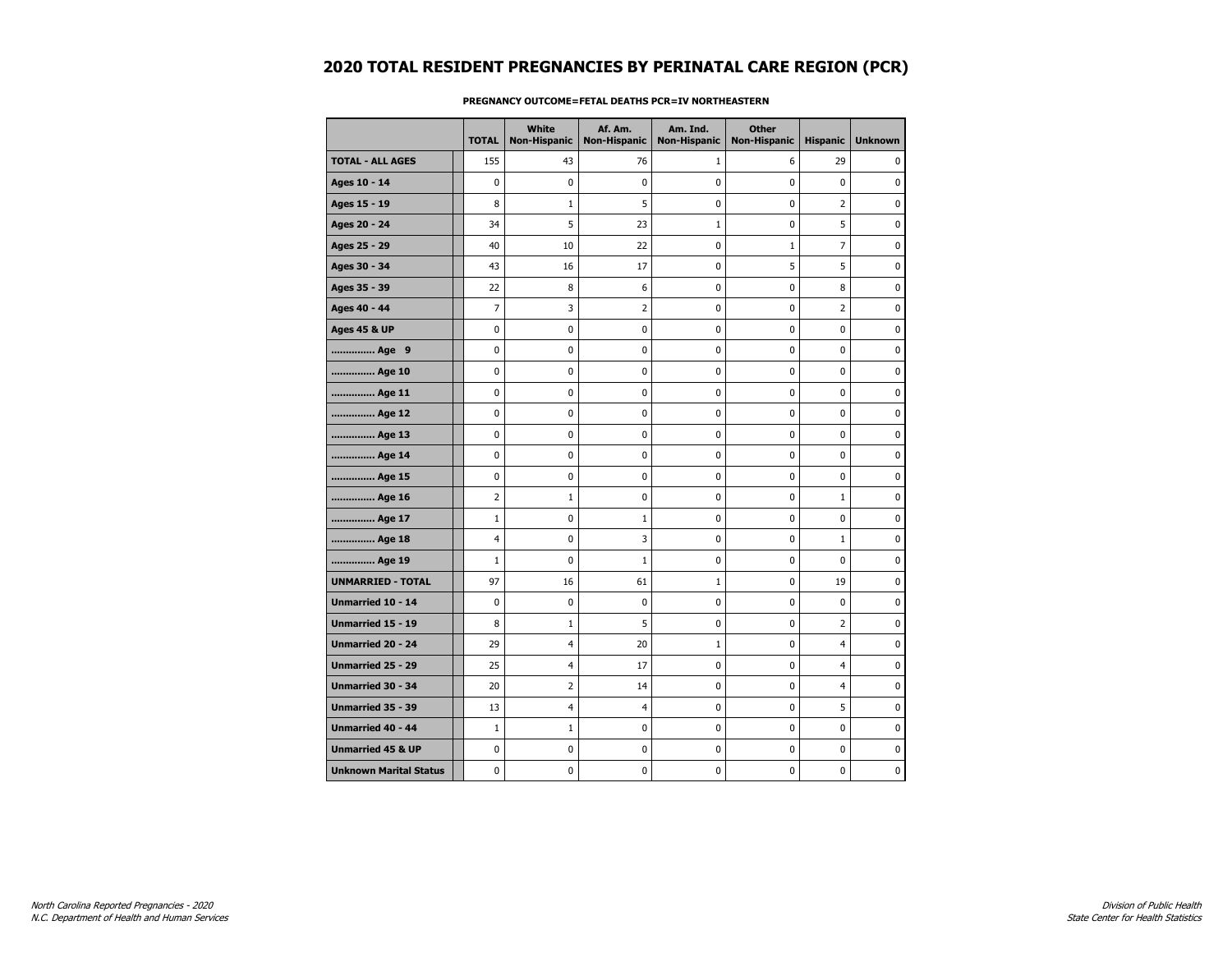|                               | <b>TOTAL</b>   | White<br><b>Non-Hispanic</b> | Af. Am.<br><b>Non-Hispanic</b> | Am. Ind.<br><b>Non-Hispanic</b> | <b>Other</b><br><b>Non-Hispanic</b> | <b>Hispanic</b> | <b>Unknown</b> |
|-------------------------------|----------------|------------------------------|--------------------------------|---------------------------------|-------------------------------------|-----------------|----------------|
| <b>TOTAL - ALL AGES</b>       | 100            | 33                           | 43                             | $\overline{4}$                  | 3                                   | 17              | 0              |
| Ages 10 - 14                  | 0              | $\mathbf 0$                  | 0                              | 0                               | 0                                   | $\mathbf 0$     | $\mathbf 0$    |
| Ages 15 - 19                  | 10             | $\mathbf{1}$                 | 5                              | 0                               | 0                                   | $\overline{4}$  | 0              |
| Ages 20 - 24                  | 27             | 9                            | 11                             | 2                               | $1\,$                               | $\overline{4}$  | 0              |
| Ages 25 - 29                  | 28             | 10                           | 14                             | 0                               | $1\,$                               | 3               | $\mathbf 0$    |
| Ages 30 - 34                  | 16             | 8                            | 5                              | $\mathbf{1}$                    | 0                                   | $\overline{2}$  | $\mathbf 0$    |
| Ages 35 - 39                  | 15             | 5                            | 5                              | $\mathbf{1}$                    | $\mathbf{1}$                        | 3               | $\mathbf 0$    |
| Ages 40 - 44                  | 4              | $\pmb{0}$                    | 3                              | 0                               | 0                                   | $\mathbf 1$     | $\pmb{0}$      |
| <b>Ages 45 &amp; UP</b>       | 0              | 0                            | 0                              | 0                               | 0                                   | 0               | 0              |
| Age 9                         | 0              | 0                            | 0                              | 0                               | 0                                   | 0               | 0              |
| Age 10                        | 0              | $\mathbf 0$                  | 0                              | 0                               | 0                                   | 0               | $\mathbf 0$    |
| Age 11                        | 0              | $\pmb{0}$                    | $\pmb{0}$                      | 0                               | 0                                   | 0               | $\pmb{0}$      |
| Age 12                        | 0              | 0                            | 0                              | 0                               | 0                                   | 0               | 0              |
| Age 13                        | 0              | $\mathbf 0$                  | 0                              | 0                               | 0                                   | 0               | $\mathbf 0$    |
| Age 14                        | 0              | 0                            | 0                              | 0                               | 0                                   | 0               | $\mathbf 0$    |
| Age 15                        | 0              | 0                            | 0                              | 0                               | 0                                   | 0               | $\pmb{0}$      |
| Age 16                        | $\mathbf 1$    | 0                            | 1                              | 0                               | 0                                   | 0               | 0              |
| Age 17                        | 3              | $\mathbf{1}$                 | 0                              | 0                               | 0                                   | $\overline{2}$  | 0              |
| Age 18                        | 4              | $\mathbf 0$                  | $\overline{2}$                 | 0                               | 0                                   | $\overline{2}$  | $\mathbf 0$    |
| Age 19                        | $\overline{2}$ | $\pmb{0}$                    | 2                              | 0                               | 0                                   | 0               | 0              |
| <b>UNMARRIED - TOTAL</b>      | 51             | 12                           | 29                             | 3                               | $1\,$                               | 6               | 0              |
| Unmarried 10 - 14             | 0              | 0                            | 0                              | 0                               | 0                                   | 0               | $\mathbf 0$    |
| Unmarried 15 - 19             | 10             | $\mathbf{1}$                 | 5                              | 0                               | 0                                   | $\overline{4}$  | $\mathbf 0$    |
| Unmarried 20 - 24             | 14             | 3                            | 8                              | 2                               | 0                                   | $\mathbf 1$     | $\pmb{0}$      |
| <b>Unmarried 25 - 29</b>      | 12             | 4                            | 8                              | 0                               | 0                                   | 0               | 0              |
| Unmarried 30 - 34             | 6              | 3                            | 3                              | 0                               | 0                                   | 0               | 0              |
| Unmarried 35 - 39             | 6              | $\mathbf{1}$                 | 3                              | $\mathbf{1}$                    | $\mathbf{1}$                        | 0               | $\mathbf 0$    |
| <b>Unmarried 40 - 44</b>      | 3              | 0                            | 2                              | 0                               | 0                                   | $\mathbf 1$     | 0              |
| <b>Unmarried 45 &amp; UP</b>  | 0              | 0                            | 0                              | 0                               | 0                                   | 0               | 0              |
| <b>Unknown Marital Status</b> | 0              | 0                            | 0                              | 0                               | 0                                   | 0               | 0              |

### **PREGNANCY OUTCOME=FETAL DEATHS PCR=V SOUTHEASTERN**